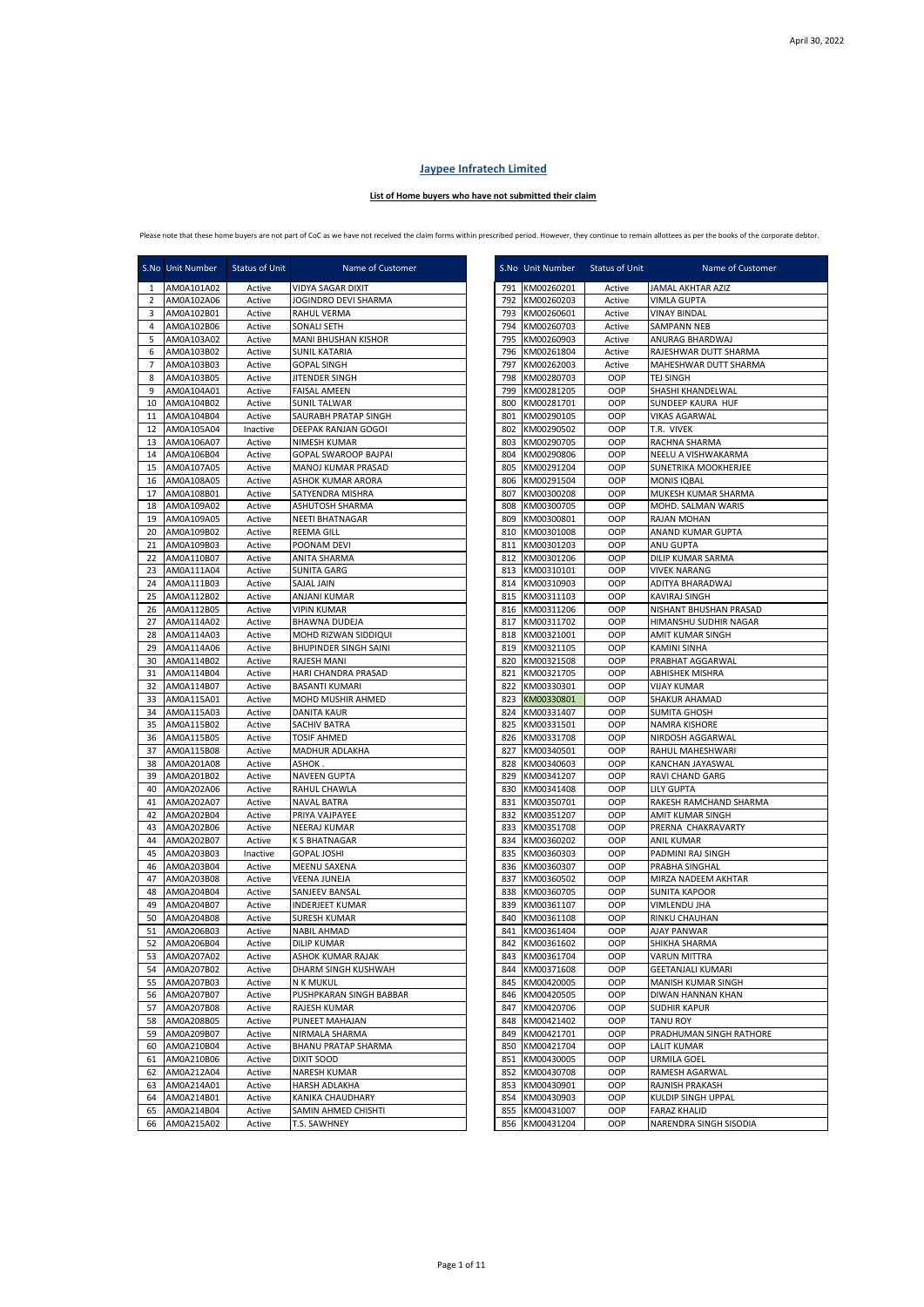|            | S.No Unit Number                 | <b>Status of Unit</b> | Name of Customer                                 |            | S.No Unit Number         | <b>Status of Unit</b> | Name of Customer                              |
|------------|----------------------------------|-----------------------|--------------------------------------------------|------------|--------------------------|-----------------------|-----------------------------------------------|
| 67         | AM0B101A03                       | Active                | <b>BALBIR KAUR</b>                               |            | 857 KM00431407           | OOP                   | <b>TARLOK SINGH MANKA</b>                     |
| 68         | AM0B102A01                       | Active                | AMIT JAIN                                        | 858        | KM00440108               | Active                | <b>DWARIKA NATH DUBEY</b>                     |
| 69<br>70   | AM0B103A03<br>AM0B103C02         | Active<br>Active      | <b>NEHA RANI</b><br>SHAMBHU NATH                 | 859<br>860 | KM00440401<br>KM00440404 | Active<br>Active      | SAAGAR RAJ<br>RIFAKAT                         |
| 71         | AM0B104A01                       | Active                | ARVIND KUMAR SHARMA                              | 861        | KM00440505               | Active                | PRATEEK GUPTA                                 |
| 72         | AM0B104C01                       | Inactive              | RAJESH CHANDRA SINHA                             | 862        | KM00440804               | Active                | ARUN GOPAL PANDEY                             |
| 73         | AM0B105A01                       | Active                | SATYAKAM BHAIRMA                                 | 863        | KM00441002               | Active                | DAYA LAL                                      |
| 74         | AM0B105C02                       | Active                | <b>RANJIT SINGH</b>                              | 864        | KM00441007               | Active                | <b>NUTAN GUPTA</b>                            |
| 75         | AM0B105C03                       | Active                | SUNIL KUMAR SHUKLA                               | 865        | KM00441107               | Active                | GAURAV RAJENDRA LUTHRA                        |
| 76<br>77   | AM0B105C04<br>AM0B106A01         | Active<br>Active      | <b>SUNIL DEVI</b><br>RAHUL JAISWAL               | 866<br>867 | KM00450002<br>KM00450303 | Active<br>Active      | DEVESH KUMAR SINGH<br><b>JOGINDER BHATI</b>   |
| 78         | AM0B106A03                       | Active                | <b>VIKAS KUMAR</b>                               | 868        | KM00450408               | Active                | S.RAJESH KANNA                                |
| 79         | AM0B106B01                       | Active                | ANSHU SINGH                                      | 869        | KM00450502               | Active                | <b>ANKUR MEHROTRA</b>                         |
| 80         | AM0B106D01                       | Active                | POONAM BALA                                      | 870        | KM00450503               | Active                | <b>DEVYANI</b>                                |
| 81         | AM0B107C02                       | Inactive              | SATISH KHANNA                                    | 871        | KM00451602               | Active                | <b>ARPIT CHADHA</b>                           |
| 82         | AM0B107D03                       | Active                | <b>DINESH KUMAR</b>                              | 872        | KM00451608               | Active                | RAM PRAKASH CHADHA                            |
| 83<br>84   | AM0B109A04<br>AM0B112D01         | Active                | <b>VIMLA GAUR</b><br>ALI RAJ T RAJA              | 873<br>874 | KM00451701<br>KM00460104 | Active                | ASIF JEHANGIR RESHI<br>MANJU AGARWAL          |
| 85         | AM0B202C01                       | Active<br>Active      | <b>GAURAV AGGARWAL</b>                           | 875        | KM00460604               | Active<br>Active      | MANISHA KAR                                   |
| 86         | AM0B203B03                       | Inactive              | RAJ KUMAR SHARMA                                 | 876        | KM00460801               | Active                | MANISH SINGH                                  |
| 87         | AM0B203C04                       | Active                | NEENA YADAV                                      | 877        | KM00460806               | Active                | DEEPAK BALI                                   |
| 88         | AM0B203D02                       | Active                | ABDUL HALEEM KHAN                                | 878        | KM00461006               | Active                | ASHUTOSH TANDAN                               |
| 89         | AM0B203D03                       | Active                | LOKESH VERMA                                     | 879        | KM00461007               | Active                | MADHU AGGARWAL                                |
| 90         | AM0B204C02                       | Active                | PRAKASH KUMAR PACHAURI                           | 880        | KM00470002               | Active                | RAJEEV CHOPRA                                 |
| 91         | AM0B204D03                       | Active                | RAMAN KUMAR VIJAY                                | 881        | KM00470401               | Active                | GULZAR FATIMA                                 |
| 92<br>93   | AM0B204D04<br>AM0B205A03         | Active<br>Active      | <b>VINEETA TIVARI</b><br>ZIA UR REHMAN           | 882<br>883 | KM00471608<br>KM00511704 | Active<br>OOP         | DHARMENDRA MISHRA<br>VIKAS KUMAR              |
| 94         | AM0B205C03                       | Active                | <b>SUNITA SAH</b>                                | 884        | KM00530203               | OOP                   | CHHALESH CHAND                                |
| 95         | AM0B205D01                       | Active                | <b>RAMA TRIVEDI</b>                              | 885        | KM00530901               | OOP                   | DHRUV MEHENDIRATTA                            |
| 96         | AM0B205D03                       | Active                | ARCHANA SINGH SHARMA                             | 886        | KM00540004               | Active                | NISHA SHARMA                                  |
| 97         | AM0B206A01                       | Active                | <b>ASHUTOSH SHAH</b>                             | 887        | KM00540104               | Active                | NATASHA                                       |
| 98         | AM0B206A02                       | Active                | PARTHA PRATIM HAZARIKA                           | 888        | KM00540301               | Active                | SAURABH SINGH                                 |
| 99<br>100  | AM0B206B02<br>AM0B206C02         | Active<br>Active      | RAVINDRA SINGH.<br><b>SUNIL KUMAR</b>            | 889<br>890 | KM00540504<br>KM00540802 | Active<br>Active      | ABHAY KUMAR<br><b>NAV RAJ POKHREL</b>         |
| 101        | AM0B206C03                       | Active                | <b>ARHAM ARIF</b>                                | 891        | KM00541002               | Active                | MOHAMMAD SHAHID HASSAN                        |
| 102        | AM0B207C04                       | Active                | <b>BEENA RANI</b>                                | 892        | KM00541202               | Active                | MOHAMMAD ZAHID HASSAN                         |
| 103        | AM0B207D03                       | Active                | <b>RITU KUMARI</b>                               | 893        | KM00541403               | Active                | SWARNENDU JHA                                 |
| 104        | AM0B210C02                       | Active                | SATISH K SINGH                                   | 894        | KM00541602               | Active                | ANIL KUMAR KHARBANDA                          |
| 105        | AM0B212B02                       | Active                | WASEEM AHMED                                     | 895        | KM00541704               | Active                | ADITYA PRAKASH                                |
| 106<br>107 | AM0B301D01                       | Active                | <b>NEHA RASTOGI</b>                              | 896<br>897 | KM00541801<br>KM00550402 | Active                | SUNIL KUMAR SHARMA                            |
| 108        | AM0B302A03<br>AM0B302D03         | Active<br>Active      | MEENU SHARMA<br>PARTHA PRATIM HAZARIKA           | 898        | KM00551604               | Active<br>Active      | SAYYAD MOHAMMAD ARSHAD<br>SANT KUMAR SHIVHARE |
| 109        | AM0B303A03                       | Active                | SUJEET KUMAR                                     | 899        | KM00560302               | Active                | SAMEER GUPTA                                  |
|            | 110 AM0B303B04                   | Active                | SIDDHARTH BHATNAGAR                              | 900        | KM00560502               | Active                | SAMEER GUPTA                                  |
| 111        | AM0B303C03                       | Active                | <b>ABHISHEK DHIMAN</b>                           | 901        | KM00560602               | Active                | SAMEER GUPTA                                  |
| 112        | AM0B305C02                       | Active                | AMBIKA MALHOTRA                                  | 902        | KM00560603               | Active                | SAMEER GUPTA                                  |
| 113        | AM0B306A01                       | Active                | MOHD YOUSUF JAMAL                                | 903        | KM00561802               | Active                | MOHAMMAD ALI SHAHID                           |
| 114<br>115 | AM0B307B01<br>AM0B307C04         | Active<br>Active      | <b>GEETIKA GUPTA</b><br>RUPA KHANNA MALHOTRA     | 904<br>905 | KM00570204<br>KM00570702 | Active<br>Active      | MANGLESH NIRANJAN<br><b>UPENDRA JHA</b>       |
| 116        | AM0B308A02                       | Active                | <b>BHARTI SHARMA</b>                             | 906        | KM00570704               | Active                | JAYANT SHARMA                                 |
| 117        | AM0B308B01                       | Active                | DEEPCHAND                                        | 907        | KM00580002               | Active                | SANDEEP GARG                                  |
|            | 118 AM0B312A03                   | Active                | NAGENDRA KUMAR                                   |            | 908 KM00580802           | Active                | PANKAJ JAIN                                   |
|            | 119 AM0B312B03                   | Active                | MAMC EXPORTS PRIVATE LIMITED                     |            | 909 KM00581803           | Active                | MOHD. JAHANGIR                                |
|            | 120 AM0B312C04                   | Active                | RADHIKA GROVER                                   | 910        | KM00590403               | Active                | NAND KISHORE YADAV                            |
|            | 121 AMN0010204<br>122 AMN0010506 | OOP<br>OOP            | RADHA KRISHNA YADAV<br><b>SUBHASH BHATI</b>      | 911<br>912 | KM00600201<br>KM00600901 | Active<br>Active      | YASMIN SULTAN RAHMAN<br>MOHAMMAD SABIR        |
|            | 123 AMN0010602                   | OOP                   | MANJU GARG                                       |            | 913 KM00601003           | Active                | SHAIL GOYAL                                   |
|            | 124 AMN0010906                   | OOP                   | DINESH KUMAR SRIVASTAVA                          | 914        | KM00601201               | Active                | RANVEER SINGH RANA                            |
| 125        | AMN0011403                       | OOP                   | AHMAD SHABBIR                                    | 915        | KM00601802               | Active                | SARTAJ SINGH ALAG                             |
|            | 126 AMN0020004                   | OOP                   | SAPNA KUMARI                                     | 916        | KM00610104               | Active                | RAMESH KUMAR                                  |
| 127        | AMN0021106                       | OOP                   | KOMAL GAUTAM                                     | 917        | KM00611103               | Active                | SANJAY MISHRA                                 |
| 128<br>129 | AMN0021407<br>AMN0031604         | OOP<br>OOP            | RAVINDRA KUMAR JAISWAL<br>ASHOK KUMAR SRIVASTAVA | 918<br>919 | KM00620904<br>KM00621703 | OOP<br>OOP            | SHASHANK AGARWAL<br>SAROJ B. DATTA            |
| 130        | AMN0031702                       | OOP                   | <b>GURMEJ MALHI</b>                              | 920        | KM00631403               | OOP                   | PRIYA JAIN                                    |
| 131        | AMN0031801                       | OOP                   | <b>GURMET MALHI</b>                              | 921        | KM00640802               | OOP                   | <b>VIKAS PANWAR</b>                           |
|            | 132 AMN0031804                   | OOP                   | <b>GEETA GARG</b>                                | 922        | KM00641003               | OOP                   | NIRAJ KUMAR                                   |
| 133        | AMN0031907                       | OOP                   | NITESH BHASIN                                    | 923        | KM00641202               | OOP                   | NIRAJ KUMAR                                   |
| 134        | AMN0032004                       | OOP                   | HIMANSHI K SINGH                                 | 924        | KM00641204               | OOP                   | ANUPAUMA KOTHA WANCHOO                        |
|            | 135 AMN0032104                   | Active                | KALPANA MAVI                                     | 925        | KM00641603               | OOP                   | SAYYAD HASAN                                  |
| 137        | 136 AMN0040102<br>AMN0040106     | OOP<br>OOP            | RAMESHWAR<br><b>BELA MADHOK</b>                  | 926<br>927 | KM00641701<br>KM00660003 | OOP<br>Active         | <b>VIKRANT SETHI</b><br>JAI PRAKASH SINGH     |
| 138        | AMN0040204                       | OOP                   | MOHIT KUMAR                                      | 928        | KM00660101               | Active                | PRAMOD KUMAR                                  |
|            | 139 AMN0040206                   | OOP                   | SHREE KRISHAN AGARWAL                            | 929        | KM00670801               | Active                | SUNIL AGARWAL                                 |
|            | 140 AMN0040304                   | OOP                   | <b>RAKESH GOEL</b>                               | 930        | KM00670901               | Active                | <b>SUNNY KATYAL</b>                           |

| S.No Unit Number |                          | Status of Unit   | Name of Customer                              |
|------------------|--------------------------|------------------|-----------------------------------------------|
| 857              | KM00431407               | OOP              | TARLOK SINGH MANKA                            |
| 858              | KM00440108               | Active           | DWARIKA NATH DUBEY                            |
| 859              | KM00440401               | Active           | SAAGAR RAJ                                    |
| 860              | KM00440404               | Active           | RIFAKAT                                       |
| 861              | KM00440505               | Active           | PRATEEK GUPTA                                 |
| 862<br>863       | KM00440804<br>KM00441002 | Active<br>Active | ARUN GOPAL PANDEY<br>DAYA LAL                 |
| 864              | KM00441007               | Active           | <b>NUTAN GUPTA</b>                            |
| 865              | KM00441107               | Active           | GAURAV RAJENDRA LUTHRA                        |
| 866              | KM00450002               | Active           | DEVESH KUMAR SINGH                            |
| 867              | KM00450303               | Active           | JOGINDER BHATI                                |
| 868              | KM00450408               | Active           | S.RAJESH KANNA                                |
| 869              | KM00450502               | Active           | ANKUR MEHROTRA                                |
| 870              | KM00450503               | Active           | <b>DEVYANI</b>                                |
| 871<br>872       | KM00451602<br>KM00451608 | Active<br>Active | ARPIT CHADHA<br>RAM PRAKASH CHADHA            |
| 873              | KM00451701               | Active           | ASIF JEHANGIR RESHI                           |
| 874              | KM00460104               | Active           | MANJU AGARWAL                                 |
| 875              | KM00460604               | Active           | <b>MANISHA KAR</b>                            |
| 876              | KM00460801               | Active           | MANISH SINGH                                  |
| 877              | KM00460806               | Active           | <b>DEEPAK BALI</b>                            |
| 878              | KM00461006               | Active           | ASHUTOSH TANDAN                               |
| 879              | KM00461007               | Active           | MADHU AGGARWAL                                |
| 880<br>881       | KM00470002<br>KM00470401 | Active<br>Active | RAJEEV CHOPRA<br><b>GULZAR FATIMA</b>         |
| 882              | KM00471608               | Active           | DHARMENDRA MISHRA                             |
| 883              | KM00511704               | OOP              | VIKAS KUMAR                                   |
| 884              | KM00530203               | OOP              | CHHALESH CHAND                                |
| 885              | KM00530901               | OOP              | DHRUV MEHENDIRATTA                            |
| 886              | KM00540004               | Active           | NISHA SHARMA                                  |
| 887              | KM00540104               | Active           | <b>NATASHA</b>                                |
| 888              | KM00540301<br>KM00540504 | Active           | SAURABH SINGH                                 |
| 889<br>890       | KM00540802               | Active<br>Active | ABHAY KUMAR<br>NAV RAJ POKHREL                |
| 891              | KM00541002               | Active           | MOHAMMAD SHAHID HASSAN                        |
| 892              | KM00541202               | Active           | MOHAMMAD ZAHID HASSAN                         |
| 893              | KM00541403               | Active           | SWARNENDU JHA                                 |
| 894              | KM00541602               | Active           | ANIL KUMAR KHARBANDA                          |
| 895              | KM00541704               | Active           | ADITYA PRAKASH                                |
| 896              | KM00541801               | Active           | SUNIL KUMAR SHARMA                            |
| 897<br>898       | KM00550402<br>KM00551604 | Active<br>Active | SAYYAD MOHAMMAD ARSHAD<br>SANT KUMAR SHIVHARE |
| 899              | KM00560302               | Active           | SAMEER GUPTA                                  |
| 900              | KM00560502               | Active           | SAMEER GUPTA                                  |
| 901              | KM00560602               | Active           | SAMEER GUPTA                                  |
| 902              | KM00560603               | Active           | SAMEER GUPTA                                  |
| 903              | KM00561802               | Active           | MOHAMMAD ALI SHAHID                           |
| 904              | KM00570204               | Active           | MANGLESH NIRANJAN                             |
| 905              | KM00570702               | Active           | UPENDRA JHA                                   |
| 906<br>907       | KM00570704<br>KM00580002 | Active<br>Active | JAYANT SHARMA<br>SANDEEP GARG                 |
| 908              | KM00580802               | Active           | PANKAJ JAIN                                   |
| 909              | KM00581803               | Active           | MOHD. JAHANGIR                                |
| 910              | KM00590403               | Active           | NAND KISHORE YADAV                            |
| 911              | KM00600201               | Active           | YASMIN SULTAN RAHMAN                          |
| 912              | KM00600901               | Active           | MOHAMMAD SABIR                                |
| 913              | KM00601003               | Active           | SHAIL GOYAL                                   |
| 914              | KM00601201               | Active           | RANVEER SINGH RANA                            |
| 915<br>916       | KM00601802<br>KM00610104 | Active<br>Active | SARTAJ SINGH ALAG<br>RAMESH KUMAR             |
| 917              | KM00611103               | Active           | SANJAY MISHRA                                 |
| 918              | KM00620904               | OOP              | SHASHANK AGARWAL                              |
| 919              | KM00621703               | OOP              | SAROJ B. DATTA                                |
| 920              | KM00631403               | OOP              | PRIYA JAIN                                    |
| 921              | KM00640802               | OOP              | <b>VIKAS PANWAR</b>                           |
| 922              | KM00641003               | OOP              | NIRAJ KUMAR                                   |
| 923              | KM00641202               | OOP              | NIRAJ KUMAR                                   |
| 924<br>925       | KM00641204<br>KM00641603 | OOP<br>OOP       | ANUPAUMA KOTHA WANCHOO<br>SAYYAD HASAN        |
| 926              | KM00641701               | OOP              | VIKRANT SETHI                                 |
| 927              | KM00660003               | Active           | JAI PRAKASH SINGH                             |
| 928              | KM00660101               | Active           | PRAMOD KUMAR                                  |
| 929              | KM00670801               | Active           | SUNIL AGARWAL                                 |
| 930              | KM00670901               | Active           | SUNNY KATYAL                                  |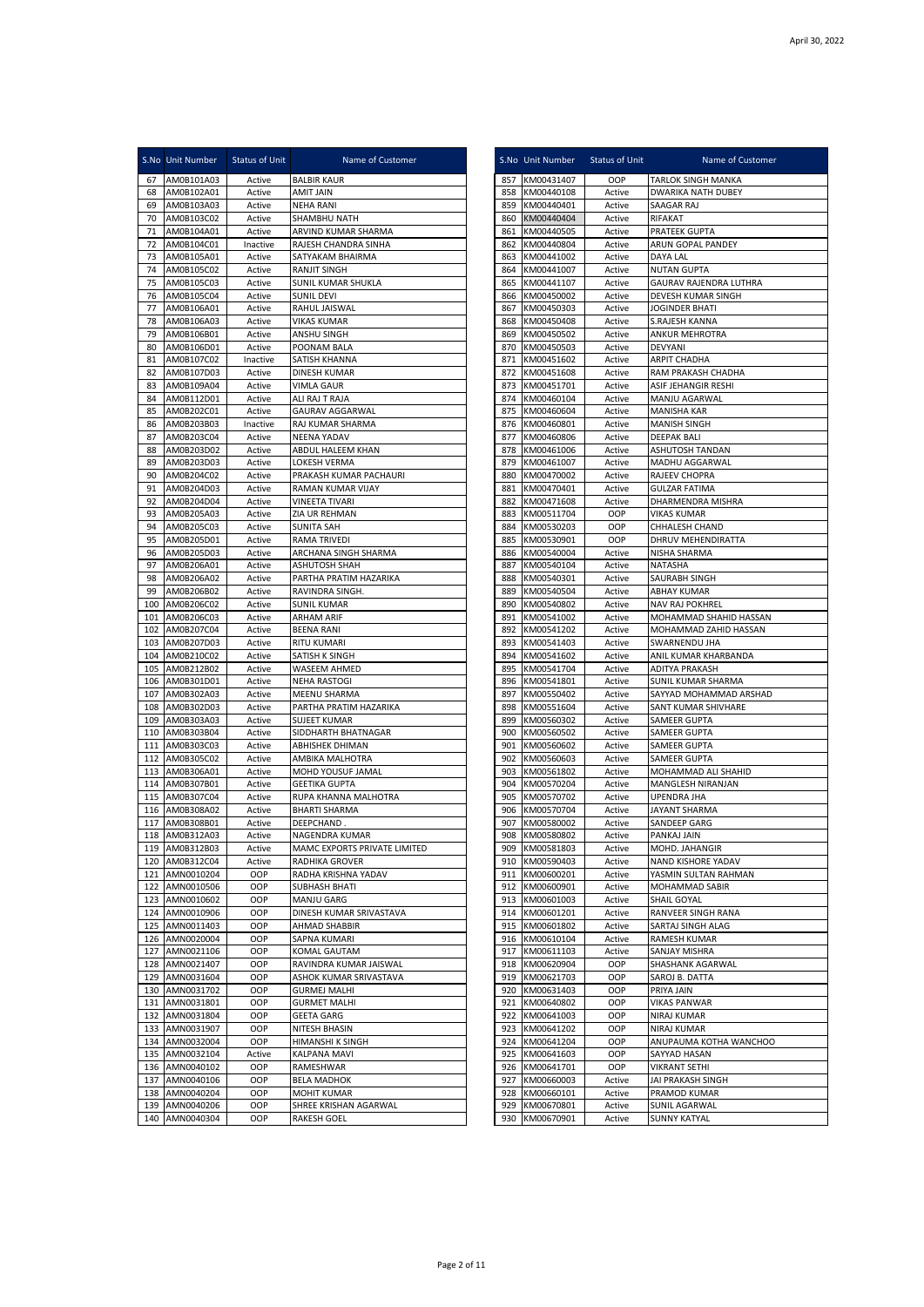|            | S.No Unit Number             | Status of Unit | Name of Customer                            |              | S.No Unit Number             | Status of Unit   | Name of Customer                                  |
|------------|------------------------------|----------------|---------------------------------------------|--------------|------------------------------|------------------|---------------------------------------------------|
| 141        | AMN0040406                   | OOP            | <b>ASHISH JAIN</b>                          | 931          | KM00681803                   | Active           | <b>JINNIA</b>                                     |
| 142        | AMN0040708                   | OOP            | <b>VICKY THAKUR</b>                         | 932          | KM00690401                   | Active           | ARUN KUMAR SINGH                                  |
| 143        | AMN0040901                   | OOP            | MD. NADEEM                                  | 933          | KM00690501                   | Active           | <b>HARISH KUMAR</b>                               |
| 144        | AMN0040906                   | OOP            | KHALID SHAFIQ                               | 934          | KM00690505                   | Active           | HARISH KUMAR                                      |
| 145        | AMN0041004                   | OOP            | TARU VERMA                                  | 935          | KM00690605                   | Active           | SUDHIR KUMAR TYAGI                                |
| 146        | AMN0041005                   | OOP            | SANTOSH KUMAR.                              | 936          | KM00690801                   | Active           | PRIYANKA KUMAR                                    |
| 147<br>148 | AMN0041102                   | OOP<br>OOP     | AKANSHA GAUR                                | 937<br>938   | KM00690906                   | Active           | AYUSH AGARWAL<br>PRADEEP KUMAR JAIN               |
| 149        | AMN0041203<br>AMN0041408     | OOP            | MUJEEBULLAH KHAN<br>RAVI KUMAR JAYASWAL     | 939          | KM00691406<br>KM00701504     | Active<br>Active | SANGITA MALIK                                     |
| 150        | AMN0050006                   | OOP            | DILIP KUMAR CHOUDHURY                       | 940          | KM00710101                   | Active           | SAKINA REHMAN                                     |
| 151        | AMN0050301                   | OOP            | DILIP KUMAR CHOUDHURY                       | 941          | KM00710204                   | Active           | SAKINA REHMAN                                     |
| 152        | AMN0050705                   | OOP            | ANIL BADHWAR                                | 942          | KM00710502                   | Active           | RAKESH KUMAR SHUKLA                               |
| 153        | AMN0060107                   | OOP            | SHRADDHA DIXIT                              | 943          | KM00710601                   | Active           | PRIYA SHARMA                                      |
| 154        | AMN0060205                   | OOP            | RAJESH RISHI                                | 944          | KM00710602                   | Active           | NEERA AGGARWAL                                    |
| 155        | AMN0060305                   | OOP            | <b>ANIL GOYAL</b>                           | 945          | KM00710903                   | Active           | SAURABH PRATAP SINGH                              |
| 156        | AMN0060603                   | OOP            | OMWATI.                                     | 946          | KM00711402                   | Active           | ANUBHAV SHARMA                                    |
| 157        | AMN0060802                   | OOP            | DINESH KUMAR AGARWAL                        | 947          | KM00711604                   | Active           | <b>TASMEEM BANO</b>                               |
| 158        | AMN0060804                   | OOP            | SHRUTI NANDA                                | 948          | KM00711802                   | Active           | RAJESH UMESHKUMAR VERMA                           |
| 159<br>160 | AMN0060905<br>AMN0061007     | OOP<br>OOP     | DEEPALI DHYANI<br>PAPENDRA SINGH            | 949<br>950   | KM00720402<br>KM00721003     | Active<br>Active | SHAILENDRA TYAGI<br>SONICA SHARMA                 |
| 161        | AMN0061106                   | OOP            | REENA GANGWAR                               | 951          | KM00730003                   | OOP              | SMRITI SNEHI                                      |
| 162        | AMN0070005                   | OOP            | PRAMOD AGARWAL                              | 952          | KM00730501                   | OOP              | MANJU LATA JOSHI                                  |
| 163        | AMN0070405                   | OOP            | SHABANA PERWEEN                             | 953          | KM00730504                   | OOP              | RAKESH KUMAR                                      |
| 164        | AMN0070908                   | OOP            | Neetu Rani                                  | 954          | KM00731101                   | OOP              | WINDLASS ENGINEERS AND SERVICE                    |
| 165        | AMN0071403                   | OOP            | PARUL PURI                                  | 955          | KM00731201                   | OOP              | MANJU YADAV                                       |
| 166        | AMN0071504                   | OOP            | SUDEEP DABAS                                | 956          | KM00731503                   | OOP              | SUSHMA MALIK                                      |
| 167        | AMN0071605                   | OOP            | MADHU SHANKER MEHTA                         | 957          | KM00731602                   | OOP              | <b>HARDEEP SINGH</b>                              |
| 168        | AMN0071701                   | OOP            | PRAKASH SINGH                               | 958          | KM00731803                   | OOP              | RUCHI CHAWLA                                      |
| 169        | AMN0071901                   | OOP            | VIJAY CHOWDHARY                             | 959          | KM00740003                   | Active           | SIMRAT SODHI                                      |
| 170        | AMN0080002                   | OOP            | MD. ASAD IMAM                               | 960          | KM00750102                   | Active           | ANIL JANARDHAN SHARMA                             |
| 171<br>172 | AMN0080005<br>AMN0080601     | OOP            | <b>RAHUL</b><br>A. SIVAKUMAR                | 961<br>962   | KM00750305<br>KM00750806     | Active<br>Active | SUNIL SONKUSARE<br>MUKESH KUMAR                   |
| 173        | AMN0081006                   | Active<br>OOP  | PRAVEEN NANGIA                              | 963          | KM00751503                   | Active           | <b>SUNITA GUPTA</b>                               |
| 174        | AMN0081007                   | OOP            | <b>VIJAY GAUTAM</b>                         | 964          | KM00751806                   | Active           | <b>BEENA SINGHAL</b>                              |
| 175        | AMN0081106                   | OOP            | SUDHA SIROHI                                | 965          | KM00781103                   | Active           | <b>LABH SINGH</b>                                 |
| 176        | AMN0081404                   | OOP            | YASHODHARA RAJE SCINDIA                     | 966          | KM00790504                   | Active           | <b>KAPTAN SINGH</b>                               |
| 177        | AMN0081602                   | OOP            | VISHWAMOHNI GUPTA                           | 967          | KM00791502                   | Inactive         | SHYAMLAL ARYA                                     |
| 178        | AMN0081805                   | OOP            | PRABHAT SHANKAR RAI                         | 968          | KM00791903                   | Active           | YADVENDRA KUMAR SHARMA                            |
| 179        | AMN0081907                   | OOP            | <b>TARANA SINGH</b>                         | 969          | KM00800103                   | Active           | YUSUF JAMAL                                       |
| 180        | AMN0082002                   | OOP            | ANAND GAUR                                  | 970          | KM00800502                   | Active           | MANEESH                                           |
| 181        | AMN0082004                   | OOP            | <b>ABHISHEK ROY</b>                         | 971          | KM00800801                   | Active           | <b>ASHOK DUTTA</b>                                |
| 182<br>183 | AMN0082008<br>AMN0082102     | OOP<br>OOP     | NITIN GUPTA<br>MONIS MOHAMMED               | 972<br>973   | KM072A1904<br>KM072B0502     | Active<br>Active | AZIZ UDDIN<br>AJAY DANIEL                         |
| 184        | AMN0090107                   | OOP            | ASHISH KUMAR PANDEY                         | 974          | KM072B1102                   | Active           | <b>NITIN DEWAN</b>                                |
| 185        | AMN0090802                   | OOP            | NEELAM YADAV                                | 975          | KM072C1504                   | Active           | <b>VINAY KUMAR SINGH</b>                          |
| 186        | AMN0091503                   | OOP            | <b>ANKIT MALHOTRA</b>                       | 976          | KM072C1601                   | Active           | <b>GHULAM ABBAS KHAN</b>                          |
| 187        | AMN0091705                   | OOP            | SHALINI BHATIA                              | 977          | KM079A1503                   | Active           | PREM KUMARI BANIWAL                               |
| 188        | AMN0091807                   | OOP            | ARJUN NAYER                                 | 978          | KM079B0103                   | Active           | RAM KUMAR PRASAD                                  |
| 189        | AMN0091901                   | OOP            | ANJU SINGH                                  | 979          | KNG0010002                   | OOP              | <b>BHAGWATI PRASAD</b>                            |
| 190        | AMN0091903                   | OOP            | RAVI SHANKER GUHA                           | 980          | KNG0010004                   | OOP              | OM SAI INVESTMENT.                                |
| 191        | AMN0091905                   | OOP            | ANANT PRASAD SINGH                          | 981          | KNG0011404                   | OOP              | SHRUTIKANT.                                       |
| 192        | AMN0092205<br>193 AMN0100608 | OOP<br>OOP     | <b>MAMTA TANDON</b><br><b>KARAN SINGH</b>   | 982          | KNG0021204<br>983 KNG0030206 | OOP<br>Active    | JITENDRA SINGH<br>PARAG AGARWAL                   |
| 194        | AMN0100803                   | OOP            | <b>ABHIRUCHI DIXIT</b>                      | 984          | KNG0030902                   | Active           | MOHAMMAD FIROZ KHAN                               |
| 195        | AMN0100902                   | OOP            | SHAILESH CHANDRA SRIVASTAVA                 | 985          | KNG0031003                   | Active           | SUSHMA PANDEY                                     |
|            | 196 AMN0101508               | OOP            | ABHA GAUTAM                                 | 986          | KNG0031403                   | Active           | Preeti R. Pachaury                                |
| 197        | AMN0101703                   | OOP            | RADHEY SHYAM                                | 987          | KNG0031506                   | Active           | NAV RATAN MAHANI                                  |
| 198        | AMN0110504                   | OOP            | <b>IRSHAD AHMAD</b>                         | 988          | KO00020701                   | OOP              | KANAK LATA JOHRI                                  |
| 199        | AMN0110604                   | OOP            | AMANPREET KAUR                              | 989          | KO00021703                   | OOP              | ROHIT VERMA                                       |
| 200        | AMN0110607                   | OOP            | RAKESH CHAUHAN                              | 990          | KPA0010302                   | OOP              | SUNIL KUMAR                                       |
| 201        | AMN0110608                   | OOP            | SUSHMA CHAUHAN                              | 991          | KPA0011201                   | OOP              | <b>FARID KHAN</b>                                 |
| 202<br>203 | AMN0111407<br>AMN0111702     | OOP<br>OOP     | RAJENDER KUMAR TYAGI<br>MAHENDRA SINHA      | 992<br>993   | KPA0011604<br>KPA0020202     | OOP<br>OOP       | SAYED WASSIM AH BIHAQI<br>SUNIL KUMAR SINGH       |
| 204        | AMN0112006                   | OOP            | RAJESH BATRA                                |              | 994 KPA0020902               | OOP              | HUNAR VIPIN KANDHARI                              |
| 205        | AMN0112203                   | OOP            | SAMBHAV PURI                                | 995          | KPA0021604                   | OOP              | HIREN SHANKARLAL MEHTA                            |
| 206        | AMN0120002                   | OOP            | SIDDHARTH KAPOOR                            | 996          | KPA0030504                   | OOP              | BASANT KUMAR MEHTA                                |
| 207        | AMN0120808                   | OOP            | SUMAN AGARWAL                               | 997          | KPA0030602                   | OOP              | <b>RENU HASIJA</b>                                |
| 208        | AMN0121103                   | OOP            | <b>RIXIT GUPTA</b>                          |              | 998 KPA0030805               | OOP              | SHRI DEVI.                                        |
| 209        | AMN0121202                   | OOP            | UPENDRA KALIA                               | 999          | KPA0031003                   | OOP              | ASHIT GOYAL                                       |
| 210        | AMN0121406                   | OOP            | MANISHA SINGH                               |              | 1000 KPA0040104              | OOP              | <b>SUMEET BAGGA</b>                               |
| 211        | AMN0122105                   | Inactive       | YASIR AHMED                                 |              | 1001 KPA0040206              | OOP              | <b>GYAN KAUR</b>                                  |
| 212<br>213 | AMN0122203                   | OOP<br>OOP     | <b>GAURAV SINGH CHAUHAN</b><br>SATISH KUMAR | 1002<br>1003 | KPA0040602<br>KPA0041504     | OOP<br>OOP       | RAMESH KUMAR SWARNKAR<br>THANIKKAL DEVASSY THOMAS |
| 214        | AMN0140104<br>AMN0140301     | OOP            | SANJAY KUMAR BHAGAT                         |              | 1004 KPA0041806              | OOP              | SHASHI KANT YADAV                                 |
|            |                              |                |                                             |              |                              |                  |                                                   |

|            | S.No Unit Number         | <b>Status of Unit</b> | Name of Customer                               |
|------------|--------------------------|-----------------------|------------------------------------------------|
| 931        | KM00681803               | Active                | JINNIA                                         |
| 932        | KM00690401               | Active                | ARUN KUMAR SINGH                               |
| 933        | KM00690501               | Active                | HARISH KUMAR                                   |
| 934        | KM00690505               | Active                | HARISH KUMAR                                   |
| 935<br>936 | KM00690605<br>KM00690801 | Active<br>Active      | SUDHIR KUMAR TYAGI<br>PRIYANKA KUMAR           |
| 937        | KM00690906               | Active                | AYUSH AGARWAL                                  |
| 938        | KM00691406               | Active                | PRADEEP KUMAR JAIN                             |
| 939        | KM00701504               | Active                | SANGITA MALIK                                  |
| 940        | KM00710101               | Active                | SAKINA REHMAN                                  |
| 941        | KM00710204               | Active                | SAKINA REHMAN                                  |
| 942        | KM00710502               | Active                | RAKESH KUMAR SHUKLA                            |
| 943        | KM00710601               | Active                | PRIYA SHARMA                                   |
| 944<br>945 | KM00710602               | Active                | <b>NEERA AGGARWAL</b><br>SAURABH PRATAP SINGH  |
| 946        | KM00710903<br>KM00711402 | Active<br>Active      | <b>ANUBHAV SHARMA</b>                          |
| 947        | KM00711604               | Active                | TASMEEM BANO                                   |
| 948        | KM00711802               | Active                | RAJESH UMESHKUMAR VERMA                        |
| 949        | KM00720402               | Active                | SHAILENDRA TYAGI                               |
| 950        | KM00721003               | Active                | SONICA SHARMA                                  |
| 951        | KM00730003               | OOP                   | SMRITI SNEHI                                   |
| 952        | KM00730501               | OOP                   | MANJU LATA JOSHI                               |
| 953<br>954 | KM00730504               | OOP                   | RAKESH KUMAR<br>WINDLASS ENGINEERS AND SERVICE |
| 955        | KM00731101<br>KM00731201 | OOP<br>OOP            | MANJU YADAV                                    |
| 956        | KM00731503               | OOP                   | SUSHMA MALIK                                   |
| 957        | KM00731602               | OOP                   | HARDEEP SINGH                                  |
| 958        | KM00731803               | OOP                   | RUCHI CHAWLA                                   |
| 959        | KM00740003               | Active                | SIMRAT SODHI                                   |
| 960        | KM00750102               | Active                | ANIL JANARDHAN SHARMA                          |
| 961        | KM00750305               | Active                | SUNIL SONKUSARE                                |
| 962        | KM00750806               | Active                | MUKESH KUMAR                                   |
| 963<br>964 | KM00751503<br>KM00751806 | Active<br>Active      | <b>SUNITA GUPTA</b><br><b>BEENA SINGHAL</b>    |
| 965        | KM00781103               | Active                | <b>LABH SINGH</b>                              |
| 966        | KM00790504               | Active                | KAPTAN SINGH                                   |
| 967        | KM00791502               | Inactive              | SHYAMLAL ARYA                                  |
| 968        | KM00791903               | Active                | YADVENDRA KUMAR SHARMA                         |
| 969        | KM00800103               | Active                | YUSUF JAMAL                                    |
| 970        | KM00800502               | Active                | MANEESH                                        |
| 971<br>972 | KM00800801<br>KM072A1904 | Active<br>Active      | ASHOK DUTTA<br>AZIZ UDDIN                      |
| 973        | KM072B0502               | Active                | AJAY DANIEL                                    |
| 974        | KM072B1102               | Active                | NITIN DEWAN                                    |
| 975        | KM072C1504               | Active                | <b>VINAY KUMAR SINGH</b>                       |
| 976        | KM072C1601               | Active                | GHULAM ABBAS KHAN                              |
| 977        | KM079A1503               | Active                | PREM KUMARI BANIWAL                            |
| 978        | KM079B0103               | Active                | RAM KUMAR PRASAD                               |
| 979        | KNG0010002               | OOP                   | <b>BHAGWATI PRASAD</b>                         |
| 980<br>981 | KNG0010004<br>KNG0011404 | OOP<br>OOP            | OM SAI INVESTMENT.<br>SHRUTIKANT.              |
| 982        | KNG0021204               | OOP                   | JITENDRA SINGH                                 |
| 983        | KNG0030206               | Active                | PARAG AGARWAL                                  |
| 984        | KNG0030902               | Active                | MOHAMMAD FIROZ KHAN                            |
| 985        | KNG0031003               | Active                | SUSHMA PANDEY                                  |
| 986        | KNG0031403               | Active                | Preeti R. Pachaury                             |
| 987        | KNG0031506               | Active                | <b>NAV RATAN MAHANI</b>                        |
| 988        | KO00020701               | OOP                   | KANAK LATA JOHRI                               |
| 989<br>990 | KO00021703<br>KPA0010302 | OOP                   | ROHIT VERMA<br>SUNIL KUMAR                     |
| 991        | KPA0011201               | OOP<br>OOP            | <b>FARID KHAN</b>                              |
| 992        | KPA0011604               | OOP                   | SAYED WASSIM AH BIHAQI                         |
| 993        | KPA0020202               | OOP                   | SUNIL KUMAR SINGH                              |
| 994        | KPA0020902               | OOP                   | HUNAR VIPIN KANDHARI                           |
| 995        | KPA0021604               | OOP                   | HIREN SHANKARLAL MEHTA                         |
| 996        | KPA0030504               | OOP                   | BASANT KUMAR MEHTA                             |
| 997        | KPA0030602               | OOP                   | RENU HASIJA                                    |
| 998<br>999 | KPA0030805               | OOP                   | SHRI DEVI.                                     |
| 1000       | KPA0031003<br>KPA0040104 | OOP<br>OOP            | ASHIT GOYAL<br>SUMEET BAGGA                    |
| 1001       | KPA0040206               | OOP                   | GYAN KAUR                                      |
|            | 1002 KPA0040602          | OOP                   | RAMESH KUMAR SWARNKAR                          |
|            | 1003 KPA0041504          | OOP                   | THANIKKAL DEVASSY THOMAS                       |
| 1004       | KPA0041806               | OOP                   | SHASHI KANT YADAV                              |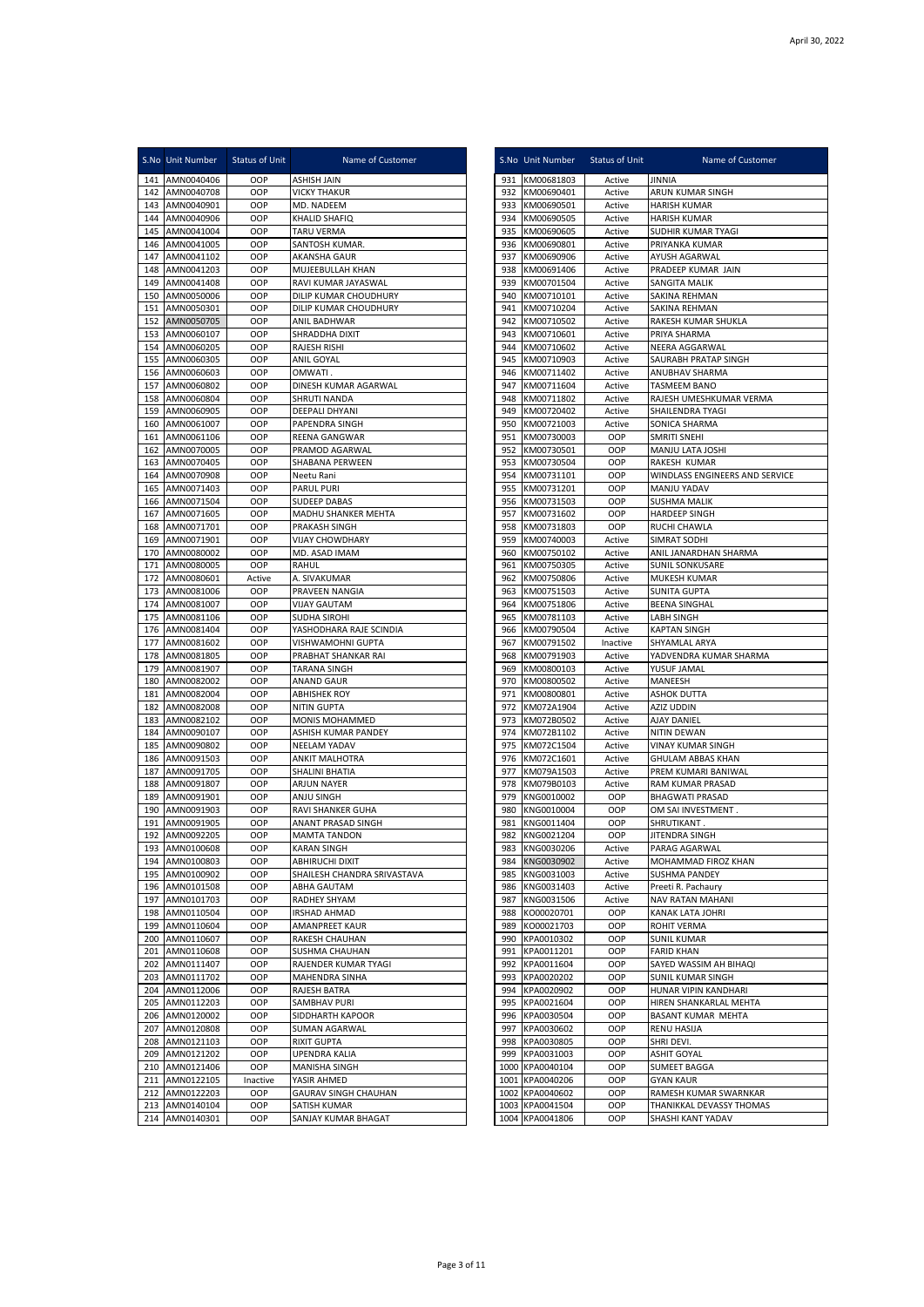|            | S.No Unit Number         | <b>Status of Unit</b> | Name of Customer                                   |              | S.No Unit Number                   | Status of Unit     | Name of Customer                                   |
|------------|--------------------------|-----------------------|----------------------------------------------------|--------------|------------------------------------|--------------------|----------------------------------------------------|
| 215        | AMN0140405               | OOP                   | RAVINDRA SINGH NAGAR                               | 1005         | KPA0050606                         | Active             | DHANANJAY PRASAD TIWARY                            |
|            | 216 AMN0140406           | OOP                   | <b>VIRENDER SINGH BHATI</b>                        |              | 1006 KPA0061004                    | Active             | DARSHAN INDAR SINGH KOHLI                          |
| 217        | AMN0140501               | OOP                   | <b>VIVEK MITTAL</b>                                | 1007         | KPA0061405                         | Active             | <b>BIJU K NAIR</b>                                 |
| 218<br>219 | AMN0141201<br>AMN0141702 | OOP<br>OOP            | KISHORE SEHGAL<br>SHWETA KANODIA                   | 1008<br>1009 | KPA0061704<br>KPA0070403           | Active<br>Active   | <b>GURMEET SINGH SIDHU</b><br><b>SUMIT GOEL</b>    |
| 220        | AMN0142004               | OOP                   | <b>BRIJESH PANDEY</b>                              |              | 1010 KPA0070805                    | Active             | AMIT SHARMA                                        |
| 221        | AMN0142006               | OOP                   | <b>GLADISH DANIEL</b>                              |              | 1011 KPA0071003                    | Active             | KAUSAR HUSSAIN                                     |
| 222        | AMN0142101               | OOP                   | <b>VINOD SAW</b>                                   | 1012         | KPA0071104                         | Active             | ANIL KUMAR GUPTA                                   |
| 223        | AMN0142108               | OOP                   | NISHCAL DUBEY                                      | 1013         | KPA0071405                         | Active             | VIKAS SETH                                         |
| 224        | AMN0142207               | OOP                   | DEEPAK CHANDER                                     |              | 1014 KPA0071503                    | Active             | SYED ATIF UMAR                                     |
| 225        | AMN0150103               | OOP                   | PREM DUTT SHARMA                                   |              | 1015 KPA0080405                    | Active             | <b>KIRAN SINGH</b>                                 |
| 226        | AMN0150202               | OOP                   | MUKESH VADIA                                       |              | 1016 KPA0080504                    | Active             | JASWANT SINGH PHARTYAL                             |
| 227        | AMN0150301               | OOP                   | NISHI GUPTA                                        | 1017         | KPA0080901                         | Active             | RAVI AMARNATH                                      |
| 228<br>229 | AMN0150302<br>AMN0150401 | OOP<br>OOP            | NEERU GUPTA<br>RAJ KISHORE PRASAD                  | 1018         | KPA0080905<br>1019 KPA0081201      | Active<br>Active   | SHUBHAM SAXENA<br>UNIVERSAL WELFARE SOCIETY        |
| 230        | AMN0150602               | OOP                   | PINKY TYAGI                                        |              | 1020 KPA0081903                    | Active             | VIJAY NIRMAN COMPANY PRIVATE L                     |
| 231        | AMN0150701               | OOP                   | SAVITA SINGH                                       | 1021         | KPA0081904                         | Active             | ANJU RANI                                          |
| 232        | AMN0151105               | OOP                   | <b>KUSHAGRA PUSHKAR</b>                            | 1022         | KPA0090301                         | Active             | <b>GURINDER PAL SINGH</b>                          |
| 233        | AMN0151602               | OOP                   | <b>ANIL YADAV</b>                                  | 1023         | KPA0090807                         | Active             | KAVITA AGARWAL                                     |
| 234        | AMN0151608               | OOP                   | MANJEET SINGH                                      | 1024         | KPA0091605                         | Active             | PRATIBHA DUBEY                                     |
| 235        | AMN0151702               | OOP                   | YASH PRAKASH SHARMA                                | 1025         | KPA0100104                         | Active             | <b>BALA DUTT SHARMA</b>                            |
| 236        | AMN0151707               | OOP                   | SHRISTI YADAV                                      |              | 1026 KPA0110306                    | Active             | AMAN JYOT SINGH                                    |
| 237<br>238 | AMN0151906<br>AMN0160306 | OOP<br>OOP            | PUSPENDRA KUMAR<br><b>JAYANT KUMAR</b>             | 1027         | KPA0110903<br>1028 KPA0111201      | Active<br>Active   | EKTA BADJATYA<br>RAJ BALA GUPTA                    |
| 239        | AMN0160601               | OOP                   | NAMITA KOHLI                                       | 1029         | KPA0111501                         | Active             | PALLAVI SINGH KESHRI                               |
| 240        | AMN0160602               | OOP                   | <b>ANITA SEHGAL</b>                                | 1030         | KPA0121004                         | Active             | SAPAN VERMA                                        |
| 241        | AMN0160905               | OOP                   | AMBIKA NAND SAHAY                                  | 1031         | KPA0140305                         | Active             | MOMLEKAT ZEB KAMAL                                 |
| 242        | AMN0160906               | OOP                   | RAVINDRA SHAH                                      | 1032         | KPA0140701                         | Active             | TANMAY CHATURVEDI                                  |
| 243        | AMN0161204               | OOP                   | ASHWANI KUMAR                                      | 1033         | KPA0141002                         | Active             | PARVEENA MIR                                       |
| 244        | AMN0161508               | OOP                   | <b>NAVEEN WASON</b>                                | 1034         | KPA0151803                         | Active             | ARVINDER SYAN FLORA                                |
| 245        | AMN0162103               | OOP<br>OOP            | <b>DEEPTI JAIN</b>                                 | 1035<br>1036 | KPA0151903                         | Active             | VIJAY NIRMAN COMPANY PRIVATE L<br>RANJANA PATHANIA |
| 246<br>247 | AMN0162208<br>AMN0170004 | OOP                   | SHRI SIYA RAM CONSTRUCTION COM<br><b>ASAD IMAM</b> | 1037         | KPA0160802<br>KPA0160904           | Active<br>Active   | LOKENDRA GUPTA                                     |
| 248        | AMN0170108               | OOP                   | <b>RAHUL RAO</b>                                   | 1038         | KPA0161202                         | Active             | SAURAV AGRAWAL                                     |
| 249        | AMN0170402               | OOP                   | SHASHI KALA SACHDEVA                               | 1039         | KPH0011101                         | Active             | <b>DIVYA DUBEY</b>                                 |
| 250        | AMN0170703               | OOP                   | NARESH RAJ                                         |              | 1040 KPH0011402                    | Active             | <b>RANVIR SINGH</b>                                |
| 251        | AMN0170805               | OOP                   | KAPIL AGARWAL                                      |              | 1041 KPH0020103                    | Active             | PAWAN SHARMA                                       |
| 252        | AMN0170902               | OOP                   | <b>ASHOK KUMAR</b>                                 | 1042         | KPH0021002                         | Active             | KAWALDEEP SINGH SAHNI                              |
| 253<br>254 | AMN0171106<br>AMN0171402 | OOP<br>OOP            | RAM NARAIN TRIPATHI<br>RANVEER SINGH KARDAM        | 1043<br>1044 | KPH0030901<br>KRH0010602           | Active<br>Active   | PRAMOD RAGHAV<br>SWAPNIL SHRIVASTAVA               |
| 255        | AMN0171406               | OOP                   | RASHMI                                             | 1045         | KRH0031801                         | Active             | MILI SHARMA                                        |
| 256        | AMN0171601               | OOP                   | VANDANA SINGH                                      | 1046         | KRH0040204                         | Active             | MALA AGARWAL                                       |
| 257        | AMN0180006               | OOP                   | <b>RANDHIR KUMAR</b>                               | 1047         | KRH0040703                         | Active             | SHREE ANANT CONSTRUCTION (P) L                     |
| 258        | AMN0180302               | OOP                   | OM PRAKASH                                         | 1048         | KRH0042301                         | Active             | PRERAK GAUTAM PARMAR                               |
| 259        | AMN0180502               | OOP                   | <b>MAMTA AGNIHOTRI</b>                             |              | 1049 KRH0042702                    | Active             | <b>LUCKY GIROTRA</b>                               |
| 260        | AMN0180805               | OOP                   | <b>MANIK PAUL</b>                                  |              | 1050 KRH0050002                    | Active             | VIJAY NIRMAN COMPANY PRIVATE L                     |
| 261<br>262 | AMN0190004<br>AMN0190908 | OOP<br>OOP            | SATNAM DASS KOHLI<br><b>GOPAL DAS BANSAL</b>       | 1051<br>1052 | KRH0051401<br>KRH0053202           | Active<br>Active   | PRIYANKA ARORA<br><b>ADITYA GOENKA</b>             |
| 263        | AMN0191005               | OOP                   | RAJIVE CHOPRA                                      | 1053         | KRH0060402                         | Active             | SONIA GHOSH                                        |
| 264        | AMN0191206               | OOP                   | ASRARUL HAQ KHAN                                   | 1054         | KRH0061201                         | Active             | RAVINDER KUMAR                                     |
| 265        | AMN0191508               | OOP                   | RICHIKA JOSHI                                      | 1055         | KRH0063001                         | Active             | PMS BUILDTECH PVT. LTD.                            |
|            | 266 AMN0200302           | OOP                   | <b>SUNANDA BHATIA</b>                              |              | 1056 KRH0063002                    | Inactive           | PMS BUILDTECH PVT. LTD.                            |
| 267        | AMN0200308               | OOP                   | <b>JASVINDER KAUR</b>                              |              | 1057 KRH0070902                    | Active             | RASWANT KAUR JOLLY                                 |
| 268        | AMN0200902               | OOP                   | SUSHIL KUMAR                                       |              | 1058 KRH0071602                    | Active             | ABI NANDAN JINDAL                                  |
| 269<br>270 | AMN0201105<br>AMN0201107 | OOP<br>OOP            | SHYAM SUNDER SHARMA<br>K.H. RAMCHANDANI            |              | 1059 KRH0071701<br>1060 KRH0072102 | Active<br>Active   | OM PRAKASH LAMBA                                   |
| 271        | AMN0201202               | OOP                   | VIKRANT THAKUR                                     | 1061         | KRH0072502                         | Active             | PUNITA SHARMA<br>KISHORE MUNDRA                    |
| 272        | AMN0201208               | OOP                   | JITENDRA ADHANA                                    |              | 1062 KRH0082404                    | Active             | MEENU BERRY                                        |
| 273        | AMN0201508               | OOP                   | MEENA GUPTA                                        | 1063         | KRH0082701                         | Active             | ADITYA PRAKASH                                     |
| 274        | AMN0201606               | OOP                   | ANAND SINGH DHANOLA                                | 1064         | KRH0082804                         | Active             | VIJAY NIRMAN COMPANY PRIVATE L                     |
| 275        | AMN0201701               | OOP                   | SONIA BHATIA                                       | 1065         | KRH0090602                         | Active             | G. P. MERCANTILE PVT. LTD.                         |
| 276        | AMN0201802               | OOP                   | KRISHAN PAL SINGH                                  | 1066         | KRH0092301                         | Active             | <b>VIKAS YADAV</b>                                 |
| 277<br>278 | AMN0201901<br>AMN0201906 | OOP<br>OOP            | CHARAN JEET SINGH<br>PRASIDH MANKOTIA              | 1067<br>1068 | KRH0092402<br>KRH0092501           | Active<br>Active   | USHA SINGH<br>HARSHA KHULLAR                       |
| 279        | AMN0202007               | OOP                   | RAKESH VERMA                                       |              | 1069 KRH0100102                    | Active             | MEENU JAIN                                         |
| 280        | AMN0210005               | OOP                   | PROMILA YADAV                                      |              | 1070 KRH0110901                    | Inactive           | SURINDER KAUR NARAIN                               |
| 281        | AMN0210503               | OOP                   | MUHAMMED ZAHOOR ANSARI                             |              | 1071 KRH0110902                    | Active             | RAVI KUMAR JAISWAL                                 |
| 282        | AMN0210506               | OOP                   | PURNENDU PRASAD VERMA                              | 1072         | KRH0112603                         | Active             | AJIT KUMAR SINGH                                   |
| 283        | AMN0210607               | OOP                   | TARA BAGESHWAR                                     |              | 1073 KRH0120101                    | Active             | SUMAN BALA TRIKNA                                  |
| 284<br>285 | AMN0210905<br>AMN0211207 | OOP<br>OOP            | DINESH GURJAR<br>MONICA KHARBANDA                  |              | 1074 KRH0120501<br>1075 KRH0140202 | Active<br>Inactive | NAMITA SINGH<br>ASHUTOSH KUMAR BISEN               |
| 286        | AMN0211406               | OOP                   | JAI PRAKASH VERMA                                  |              | 1076 KRH0140203                    | Active             | Aloke Srivastava                                   |
| 287        | AMN0211407               | OOP                   | MADHU SARPAL                                       | 1077         | KRH0140401                         | Active             | ASHUTOSH KUMAR BISEN                               |
| 288        | AMN0211506               | OOP                   | PARUL CHAUDHARY                                    |              | 1078 KRH0140503                    | Active             | <b>HAMID ALI</b>                                   |
|            |                          |                       |                                                    |              |                                    |                    |                                                    |

|              | S.No Unit Number                   | Status of Unit   | Name of Customer                                       |
|--------------|------------------------------------|------------------|--------------------------------------------------------|
|              | 1005 KPA0050606                    | Active           | DHANANJAY PRASAD TIWARY                                |
|              | 1006 KPA0061004                    | Active           | DARSHAN INDAR SINGH KOHLI                              |
|              | 1007 KPA0061405                    | Active           | <b>BIJU K NAIR</b>                                     |
| 1008         | KPA0061704<br>1009 KPA0070403      | Active           | <b>GURMEET SINGH SIDHU</b><br><b>SUMIT GOEL</b>        |
|              | 1010 KPA0070805                    | Active<br>Active | AMIT SHARMA                                            |
|              | 1011 KPA0071003                    | Active           | KAUSAR HUSSAIN                                         |
|              | 1012 KPA0071104                    | Active           | ANIL KUMAR GUPTA                                       |
|              | 1013 KPA0071405                    | Active           | VIKAS SETH                                             |
|              | 1014 KPA0071503                    | Active           | SYED ATIF UMAR                                         |
|              | 1015 KPA0080405                    | Active           | KIRAN SINGH                                            |
|              | 1016 KPA0080504                    | Active           | JASWANT SINGH PHARTYAL                                 |
|              | 1017 KPA0080901                    | Active           | RAVI AMARNATH                                          |
|              | 1018 KPA0080905<br>1019 KPA0081201 | Active<br>Active | SHUBHAM SAXENA<br>UNIVERSAL WELFARE SOCIETY            |
|              | 1020 KPA0081903                    | Active           | VIJAY NIRMAN COMPANY PRIVATE L                         |
|              | 1021 KPA0081904                    | Active           | ANJU RANI                                              |
|              | 1022 KPA0090301                    | Active           | <b>GURINDER PAL SINGH</b>                              |
|              | 1023 KPA0090807                    | Active           | KAVITA AGARWAL                                         |
|              | 1024 KPA0091605                    | Active           | PRATIBHA DUBEY                                         |
|              | 1025 KPA0100104                    | Active           | <b>BALA DUTT SHARMA</b>                                |
|              | 1026 KPA0110306                    | Active           | AMAN JYOT SINGH                                        |
|              | 1027 KPA0110903                    | Active           | EKTA BADJATYA                                          |
| 1029         | 1028 KPA0111201<br>KPA0111501      | Active<br>Active | RAJ BALA GUPTA<br>PALLAVI SINGH KESHRI                 |
| 1030         | KPA0121004                         | Active           | <b>SAPAN VERMA</b>                                     |
|              | 1031 KPA0140305                    | Active           | MOMLEKAT ZEB KAMAL                                     |
|              | 1032 KPA0140701                    | Active           | TANMAY CHATURVEDI                                      |
| 1033         | KPA0141002                         | Active           | PARVEENA MIR                                           |
|              | 1034 KPA0151803                    | Active           | ARVINDER SYAN FLORA                                    |
| 1035         | KPA0151903                         | Active           | VIJAY NIRMAN COMPANY PRIVATE L                         |
|              | 1036 KPA0160802                    | Active           | RANJANA PATHANIA                                       |
| 1037         | KPA0160904                         | Active           | LOKENDRA GUPTA                                         |
|              | 1038 KPA0161202                    | Active           | SAURAV AGRAWAL                                         |
|              | 1039 KPH0011101<br>1040 KPH0011402 | Active<br>Active | DIVYA DUBEY<br>RANVIR SINGH                            |
|              | 1041 KPH0020103                    | Active           | PAWAN SHARMA                                           |
| 1042         | KPH0021002                         | Active           | KAWALDEEP SINGH SAHNI                                  |
| 1043         | KPH0030901                         | Active           | PRAMOD RAGHAV                                          |
|              | 1044 KRH0010602                    | Active           | SWAPNIL SHRIVASTAVA                                    |
| 1045         | KRH0031801                         | Active           | MILI SHARMA                                            |
| 1046         | KRH0040204                         | Active           | MALA AGARWAL                                           |
| 1047         | KRH0040703                         | Active           | SHREE ANANT CONSTRUCTION (P) L                         |
|              | 1048 KRH0042301                    | Active           | PRERAK GAUTAM PARMAR                                   |
|              | 1049 KRH0042702<br>KRH0050002      | Active           | <b>LUCKY GIROTRA</b><br>VIJAY NIRMAN COMPANY PRIVATE L |
| 1050<br>1051 | KRH0051401                         | Active<br>Active | PRIYANKA ARORA                                         |
|              | 1052 KRH0053202                    | Active           | ADITYA GOENKA                                          |
|              | 1053 KRH0060402                    | Active           | SONIA GHOSH                                            |
| 1054         | KRH0061201                         | Active           | RAVINDER KUMAR                                         |
| 1055         | KRH0063001                         | Active           | PMS BUILDTECH PVT. LTD.                                |
|              | 1056 KRH0063002                    | Inactive         | PMS BUILDTECH PVT. LTD.                                |
| 1057         | KRH0070902                         | Active           | RASWANT KAUR JOLLY                                     |
| 1058         | KRH0071602                         | Active           | ABI NANDAN JINDAL                                      |
| 1059         | KRH0071701                         | Active           | OM PRAKASH LAMBA                                       |
|              | 1060 KRH0072102<br>KRH0072502      | Active           | PUNITA SHARMA<br>KISHORE MUNDRA                        |
| 1061<br>1062 | KRH0082404                         | Active<br>Active | MEENU BERRY                                            |
| 1063         | KRH0082701                         | Active           | ADITYA PRAKASH                                         |
| 1064         | KRH0082804                         | Active           | VIJAY NIRMAN COMPANY PRIVATE L                         |
|              | 1065 KRH0090602                    | Active           | G. P. MERCANTILE PVT. LTD.                             |
| 1066         | KRH0092301                         | Active           | <b>VIKAS YADAV</b>                                     |
| 1067         | KRH0092402                         | Active           | <b>USHA SINGH</b>                                      |
| 1068         | KRH0092501                         | Active           | HARSHA KHULLAR                                         |
| 1069         | KRH0100102                         | Active           | MEENU JAIN                                             |
| 1070         | KRH0110901                         | Inactive         | SURINDER KAUR NARAIN                                   |
| 1071         | KRH0110902<br>KRH0112603           | Active           | RAVI KUMAR JAISWAL<br>AJIT KUMAR SINGH                 |
| 1072         | 1073 KRH0120101                    | Active<br>Active | SUMAN BALA TRIKNA                                      |
|              | 1074 KRH0120501                    | Active           | NAMITA SINGH                                           |
| 1075         | KRH0140202                         | Inactive         | ASHUTOSH KUMAR BISEN                                   |
| 1076         | KRH0140203                         | Active           | Aloke Srivastava                                       |
| 1077         | KRH0140401                         | Active           | ASHUTOSH KUMAR BISEN                                   |
| 1078         | KRH0140503                         | Active           | HAMID ALI                                              |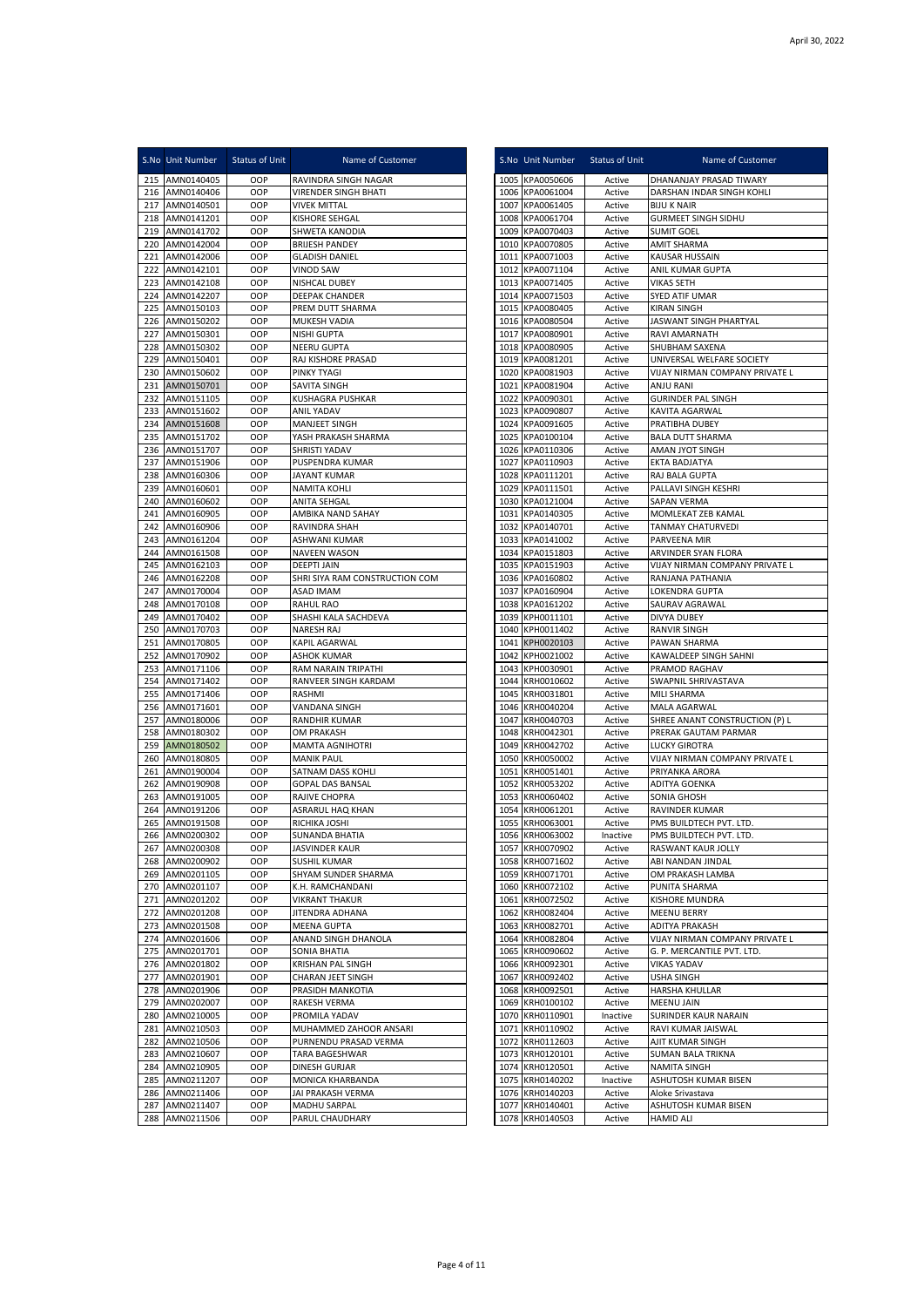|            | S.No Unit Number         | <b>Status of Unit</b> | Name of Customer                         |              | S.No Unit Number         | Status of Unit   | Name of Customer                                        |
|------------|--------------------------|-----------------------|------------------------------------------|--------------|--------------------------|------------------|---------------------------------------------------------|
| 289        | AMN0211903               | OOP                   | PRASHANT BANKA                           | 1079         | KRH0141001               | Active           | <b>SUMAN BALA TRIKHA</b>                                |
| 290        | AMN0212207               | OOP                   | SANJAY KUMAR                             | 1080         | KRH0141403               | Active           | SANDEEP DHAWAN                                          |
| 291        | AMN0220002               | OOP                   | SHARIQ AHMAD KHAN                        | 1081         | KRH0141502               | Active           | PARUL SRIVASTAVA                                        |
| 292        | AMN0220006               | OOP                   | PARKASH KAUR                             | 1082         | KRH0142203               | Active           | ASHISH AGRAWAL                                          |
| 293        | AMN0220202               | OOP                   | <b>KANAK RASTOGI</b>                     | 1083         | KRH0142603               | Active           | PUNEET MITTAL(HUF)                                      |
| 294        | AMN0220204               | OOP                   | <b>FARHAN KHAN</b>                       | 1084         | KRH0142701               | Active           | SACHIN LAMBA                                            |
| 295        | AMN0221401               | OOP                   | REEMA CHOUDHARY                          | 1085         | KRH0151104               | Active           | <b>SAHID MALIK</b>                                      |
| 296        | AMN0221506               | OOP                   | MANVENDRA NATH SINGH                     | 1086         | KRH0151203               | Active           | RAJESH RASTOGI                                          |
| 297        | AMN0221601               | OOP                   | SHANKHDIP KUMAR MISHRA                   | 1087         | KRH0151704               | Active           | <b>ROHIT GUPTA</b>                                      |
| 298        | AMN0221701               | OOP                   | HARSH VARDHAN SINGH                      | 1088         | KRH0152604               | Active           | VIJAY NIRMAN COMPANY PRIVATE L<br><b>CHARUL AGARWAL</b> |
| 299<br>300 | AMN0221907<br>AMN0222103 | OOP<br>OOP            | PANKAJ SACHDEVA<br>KUNAL KRISHNA RASTOGI | 1089<br>1090 | KRH0161003<br>KRH0161503 | Active<br>Active | LAXMAN                                                  |
| 301        | AMN0222201               | OOP                   | VIJAYENDRA DUTT                          | 1091         | KRH0162102               | Active           | <b>MADHVI SHARMA</b>                                    |
| 302        | AMN0222202               | OOP                   | <b>SUMIT RATNAGAR</b>                    | 1092         | KRH0170404               | Active           | RAJEEV SHARMA                                           |
| 303        | AMN0222205               | OOP                   | KHUSHVINDER SARNA                        | 1093         | KRH0171101               | Inactive         | <b>PUNEET KATHURIA</b>                                  |
| 304        | AMN0230508               | OOP                   | SHABANA PERWEEN                          | 1094         | KRH0172104               | Active           | ANITA JHA                                               |
| 305        | AMN0230703               | OOP                   | KAVITA SINGH                             | 1095         | KRH0172404               | Active           | NIRANJAN SINGH GURJAR                                   |
| 306        | AMN0231706               | OOP                   | POONAM BHAN                              | 1096         | KRH0172801               | Active           | DILIP KUMAR AGARWAL                                     |
| 307        | AMN0232005               | OOP                   | RAKESH VERMA                             | 1097         | KRH0180502               | Active           | PRADEEP KUMAR SHARMA                                    |
| 308        | AMN0232107               | OOP                   | ARUN KUMAR NIGAM                         | 1098         | KRH0181602               | Active           | ANKUSH JAIN                                             |
| 309        | AMN0240201               | OOP                   | SANDEEP KUMAR GIRI                       | 1099         | KRH0181903               | Active           | A TO Z INDUSTRIES                                       |
| 310        | AMN0240202               | OOP                   | HARISH CHANDRA GIRI                      |              | 1100 KRH0182503          | Active           | NEERAJ MONGIA                                           |
| 311        | AMN0240207               | OOP                   | PANDURANG NARAYAN KHADSE                 | 1101         | KRH0182701               | Active           | PRABHAT KUMAR AGARWAL                                   |
| 312        | AMN0240208               | OOP                   | PRABHAT KUMAR VISHWAKARMA                | 1102         | KRH0191202               | Active           | AJAY KUMAR GUPTA                                        |
| 313        | AMN0240301               | OOP                   | ANJU NEGI                                | 1103         | KRH0191904               | Active           | VIJENDER KUMAR SINGAL                                   |
| 314        | AMN0240506               | OOP                   | PANKAJ SACHAN                            | 1104         | KRH0200001               | Active           | ANSHUL GOEL                                             |
| 315        | AMN0240603               | OOP                   | <b>BHAVNA KHUGSHAL</b>                   | 1105         | KRH0200002               | Active           | VIJAY NIRMAN COMPANY PRIVATE L                          |
| 316        | AMN0240704               | OOP                   | <b>SUMIT KUMAR</b>                       | 1106         | KRH0200501               | Active           | <b>SUNIL KHEMKA</b>                                     |
| 317        | AMN0240905               | Inactive              | CHIRAG SURESH SHUKLA                     | 1107         | KRH0201904               | Active           | MOHAMMAD AAMIR                                          |
| 318<br>319 | AMN0241107<br>AMN0241507 | OOP                   | OM PRAKASH KUMAR                         | 1108         | KRH0202003               | Active<br>Active | <b>SUMIT MIDDHA</b>                                     |
| 320        | AMN0241508               | OOP<br>OOP            | VINAY KUMAR SHARMA<br>SEEMA SINGH        | 1109<br>1110 | KRH0202504<br>KRH0202702 | Active           | MOHID ALI KHAN<br>ANUJ YADAV                            |
| 321        | AMN0241701               | OOP                   | MOHINDER SINGH RAJPUT                    | 1111         | KRH0210102               | Active           | MONIKA WADHWA                                           |
| 322        | AMN0241706               | OOP                   | <b>CHAMAN LAL</b>                        | 1112         | KRH0220104               | Active           | MOHINDER NATH ARORA                                     |
| 323        | AMN0242205               | OOP                   | SWATI SINGH                              | 1113         | KRH0220901               | Active           | AABHA BEDI                                              |
| 324        | AMN0250102               | Active                | RITA JAGGI                               | 1114         | KRH0221601               | Active           | <b>NEERAJ BHARTI</b>                                    |
| 325        | AMN0250105               | Active                | PREETI BHASIN                            | 1115         | KRH0222802               | Active           | PARAS BANSAL                                            |
| 326        | AMN0250606               | Active                | SOURAV BOSE                              | 1116         | KRH0223003               | Active           | <b>VENKATRAMAN GIRISH</b>                               |
| 327        | AMN0251004               | Active                | SIDDHARTHA SWARUP                        | 1117         | KRH0223202               | Active           | AMARJEET SINGH                                          |
| 328        | AMN0251006               | Active                | PRAMOD CHAURASIA                         | 1118         | KRH0230302               | Active           | <b>ANKIT SINGLA</b>                                     |
| 329        | AMN0251408               | Active                | Gyan Sudha MISRA                         | 1119         | KRH0230601               | Active           | Snigdha AGARWAL                                         |
| 330        | AMN0251503               | Active                | RANVIJAY SINGH                           | 1120         | KRH0231501               | Active           | SUSHIL KUMAR DHANUKA                                    |
| 331        | AMN0251704               | Active                | MOHAMMAD MAZHAR                          | 1121         | KRH0231703               | Active           | AHMED TARIQUE                                           |
| 332        | AMN0252005               | Active                | AMAN KAPOOR                              | 1122         | KRH0232302               | Active           | RAAJ HANDA                                              |
| 333        | AMN0260102               | OOP                   | PARAMDEEP SINGH                          | 1123         | KRH0240002               | Active           | VIJAY NIRMAN COMPANY PRIVATE L                          |
| 334        | AMN0260106               | OOP                   | POOJA JHA                                | 1124         | KRH0241604               | Active           | PARIVARTAN KUKRETI                                      |
| 335        | AMN0260205               | OOP                   | CHANDRASEKHAR SUBRAMANYAM                | 1125         | KRH0242501               | Active           | <b>REKHA JAIN</b>                                       |
| 336        | AMN0260206               | OOP                   | SANJEEV KUMAR BHUTANI                    | 1126         | KSI0010001               | Active           | SUDHA YADAV                                             |
| 337<br>338 | AMN0260406<br>AMN0260407 | OOP<br>OOP            | SONAL AGARWAL<br>PARTH VERMA             | 1127<br>1128 | KSI0010601<br>KSI0012104 | Active<br>Active | <b>SUJEET KUMAR</b><br>MANJEET SINGH SAHDEV             |
| 339        | AMN0260408               | OOP                   | SIMRAN MATHUR                            | 1129         | KSI0041506               | Active           | MAHENDER PAL SHARMA                                     |
| 340        | AMN0261207               | OOP                   | AMIT DINANATH CHUGH                      | 1130         | KSI0041705               | Active           | RAVI KUMAR DOGRA                                        |
|            | 341 AMN0261501           | OOP                   | <b>ANAND ARORA</b>                       |              | 1131 KSI0042501          | Active           | HITENDAR KUMAR                                          |
| 342        | AMN0261506               | OOP                   | <b>RAJANI GIRI</b>                       |              | 1132 KSI0042504          | Active           | <b>BRAHAMWATI KOAK</b>                                  |
| 343        | AMN0261603               | OOP                   | UMA DEVI                                 | 1133         | KSI0050104               | Active           | JAI NARAYAN SAHU                                        |
| 344        | AMN0261705               | OOP                   | ANAMIKA SHARMA                           |              | 1134 KSI0051101          | Active           | SRISHTI VERMA                                           |
| 345        | AMN0261803               | OOP                   | <b>SURESH SHARMA</b>                     |              | 1135 KSI0052106          | Active           | ANUSHREE KUMAR                                          |
| 346        | AMN0262005               | OOP                   | PRIYANKA ARORA                           |              | 1136 KSI0052405          | Active           | VIJAY KUMAR MAHESHWARI                                  |
| 347        | AMN0262101               | OOP                   | SURIYA JABEEN                            | 1137         | KSI0061501               | Active           | PRADEEP SINGHAL                                         |
| 348        | AMN0262201               | OOP                   | SHABANA PARVEEN                          | 1138         | KSI0061504               | Active           | NAVEEN SINGHAL                                          |
| 349        | AMN0270103               | Active                | MADAN MOHAN SHARMA                       |              | 1139 KSI0070501          | Active           | SHABIR QADRI                                            |
| 350        | AMN0270106               | Active                | <b>KUMAR GAURAV</b>                      | 1140         | KSI0071402               | Active           | <b>GURVINDER SETHI</b>                                  |
| 351        | AMN0270202               | Active                | MOHAMMAD ANWAR                           |              | 1141 KSI0072001          | Active           | <b>SUMIT AGARWAL</b>                                    |
| 352        | AMN0270303               | Active                | SNEH LATA                                |              | 1142 KSI0072702          | Active           | PUJA SINGH SANGWAN                                      |
| 353        | AMN0270305               | Active                | LAL BAHADUR                              | 1143         | KSI0081704               | Active           | FAIYAZA SULTANA SHAH                                    |
| 354        | AMN0270701               | Active                | ANAND SHARMA                             |              | 1144 KSI0082201          | Active           | PREETI SINGH                                            |
| 355        | AMN0270703               | Active                | JASKARAN BIR SINGH                       |              | 1145 KSI0090503          | Active           | RAVINDER KUMAR TALWAR                                   |
| 356        | AMN0270902               | Active                | ABHISHEK KUMAR SINGH                     | 1147         | 1146 KSI0100801          | Active           | <b>AMIT GUPTA</b>                                       |
| 357        | AMN0270903<br>AMN0270907 | Active<br>Active      | PAYUSH BHUTANI<br>SANJEEV SINGH          | 1148         | KSI0101501<br>KSI0101703 | Active<br>Active | RUCHIKA KUMARI<br>SHALEEN WADHWA                        |
| 358<br>359 | AMN0271006               | Active                | SUDESH MALHOTRA                          |              | 1149 KSI0112501          | Active           | AWANTIKA BIRLA                                          |
| 360        | AMN0271008               | Active                | RAMCHANDRA PRASAD SAH                    | 1150         | KSI0120104               | Active           | <b>SUNITA KUMARI</b>                                    |
| 361        | AMN0271103               | Active                | MANOJ KUMAR TIWARI                       | 1151         | KSI0121006               | Active           | VISHAL SHARMA                                           |
| 362        | AMN0271203               | Active                | SUSHIL KUMAR DHANUKA                     | 1152         | KSI0140102               | Active           | JAIDEEP PANCHAL                                         |
|            |                          |                       |                                          |              |                          |                  |                                                         |

|              | S.No Unit Number                   | Status of Unit   | Name of Customer                               |
|--------------|------------------------------------|------------------|------------------------------------------------|
|              | 1079 KRH0141001                    | Active           | SUMAN BALA TRIKHA                              |
|              | 1080 KRH0141403<br>1081 KRH0141502 | Active<br>Active | SANDEEP DHAWAN<br>PARUL SRIVASTAVA             |
|              | 1082 KRH0142203                    | Active           | ASHISH AGRAWAL                                 |
|              | 1083 KRH0142603                    | Active           | PUNEET MITTAL(HUF)                             |
|              | 1084 KRH0142701                    | Active           | SACHIN LAMBA                                   |
| 1085         | KRH0151104<br>1086 KRH0151203      | Active<br>Active | SAHID MALIK<br>RAJESH RASTOGI                  |
|              | 1087 KRH0151704                    | Active           | ROHIT GUPTA                                    |
|              | 1088 KRH0152604                    | Active           | VIJAY NIRMAN COMPANY PRIVATE L                 |
|              | 1089 KRH0161003                    | Active           | CHARUL AGARWAL                                 |
|              | 1090 KRH0161503<br>1091 KRH0162102 | Active<br>Active | LAXMAN<br>MADHVI SHARMA                        |
|              | 1092 KRH0170404                    | Active           | RAJEEV SHARMA                                  |
|              | 1093 KRH0171101                    | Inactive         | PUNEET KATHURIA                                |
|              | 1094 KRH0172104<br>1095 KRH0172404 | Active<br>Active | ANITA JHA<br>NIRANJAN SINGH GURJAR             |
|              | 1096 KRH0172801                    | Active           | DILIP KUMAR AGARWAL                            |
|              | 1097 KRH0180502                    | Active           | PRADEEP KUMAR SHARMA                           |
| 1098         | KRH0181602                         | Active           | ANKUSH JAIN                                    |
|              | 1099 KRH0181903                    | Active           | A TO Z INDUSTRIES<br>NEERAJ MONGIA             |
|              | 1100 KRH0182503<br>1101 KRH0182701 | Active<br>Active | PRABHAT KUMAR AGARWAL                          |
|              | 1102 KRH0191202                    | Active           | AJAY KUMAR GUPTA                               |
|              | 1103 KRH0191904                    | Active           | VIJENDER KUMAR SINGAL                          |
|              | 1104 KRH0200001                    | Active           | ANSHUL GOEL                                    |
|              | 1105 KRH0200002<br>1106 KRH0200501 | Active<br>Active | VIJAY NIRMAN COMPANY PRIVATE L<br>SUNIL KHEMKA |
|              | 1107 KRH0201904                    | Active           | MOHAMMAD AAMIR                                 |
|              | 1108 KRH0202003                    | Active           | SUMIT MIDDHA                                   |
|              | 1109 KRH0202504                    | Active           | MOHID ALI KHAN                                 |
|              | 1110 KRH0202702<br>1111 KRH0210102 | Active<br>Active | ANUJ YADAV<br>MONIKA WADHWA                    |
|              | 1112 KRH0220104                    | Active           | MOHINDER NATH ARORA                            |
|              | 1113 KRH0220901                    | Active           | AABHA BEDI                                     |
|              | 1114 KRH0221601                    | Active           | NEERAJ BHARTI                                  |
|              | 1115 KRH0222802<br>1116 KRH0223003 | Active<br>Active | PARAS BANSAL<br>VENKATRAMAN GIRISH             |
|              | 1117 KRH0223202                    | Active           | AMARJEET SINGH                                 |
|              | 1118 KRH0230302                    | Active           | <b>ANKIT SINGLA</b>                            |
|              | 1119 KRH0230601                    | Active           | Snigdha AGARWAL                                |
|              | 1120 KRH0231501<br>1121 KRH0231703 | Active<br>Active | SUSHIL KUMAR DHANUKA<br>AHMED TARIQUE          |
|              | 1122 KRH0232302                    | Active           | RAAJ HANDA                                     |
|              | 1123 KRH0240002                    | Active           | VIJAY NIRMAN COMPANY PRIVATE L                 |
|              | 1124 KRH0241604                    | Active           | PARIVARTAN KUKRETI                             |
|              | 1125 KRH0242501<br>1126 KSI0010001 | Active<br>Active | REKHA JAIN<br>SUDHA YADAV                      |
| 1127         | KSI0010601                         | Active           | <b>SUJEET KUMAR</b>                            |
|              | 1128 KSI0012104                    | Active           | MANJEET SINGH SAHDEV                           |
|              | 1129 KSI0041506                    | Active           | MAHENDER PAL SHARMA<br>RAVI KUMAR DOGRA        |
|              | 1130 KSI0041705<br>1131 KSI0042501 | Active<br>Active | HITENDAR KUMAR                                 |
|              | 1132 KSI0042504                    | Active           | <b>BRAHAMWATI KOAK</b>                         |
|              | 1133 KSI0050104                    | Active           | JAI NARAYAN SAHU                               |
|              | 1134 KSI0051101                    | Active           | SRISHTI VERMA                                  |
|              | 1135 KSI0052106<br>1136 KSI0052405 | Active<br>Active | ANUSHREE KUMAR<br>VIJAY KUMAR MAHESHWARI       |
|              | 1137 KSI0061501                    | Active           | PRADEEP SINGHAL                                |
|              | 1138 KSI0061504                    | Active           | NAVEEN SINGHAL                                 |
| 1139         | KSI0070501                         | Active           | SHABIR QADRI<br><b>GURVINDER SETHI</b>         |
| 1140<br>1141 | KSI0071402<br>KSI0072001           | Active<br>Active | <b>SUMIT AGARWAL</b>                           |
|              | 1142 KSI0072702                    | Active           | PUJA SINGH SANGWAN                             |
| 1143         | KSI0081704                         | Active           | FAIYAZA SULTANA SHAH                           |
| 1144         | KSI0082201                         | Active           | PREETI SINGH                                   |
|              | 1145 KSI0090503<br>1146 KSI0100801 | Active<br>Active | RAVINDER KUMAR TALWAR<br>AMIT GUPTA            |
| 1147         | KSI0101501                         | Active           | RUCHIKA KUMARI                                 |
| 1148         | KSI0101703                         | Active           | SHALEEN WADHWA                                 |
| 1149         | KSI0112501                         | Active           | AWANTIKA BIRLA                                 |
|              | 1150 KSI0120104<br>1151 KSI0121006 | Active<br>Active | SUNITA KUMARI<br>VISHAL SHARMA                 |
| 1152         | KSI0140102                         | Active           | JAIDEEP PANCHAL                                |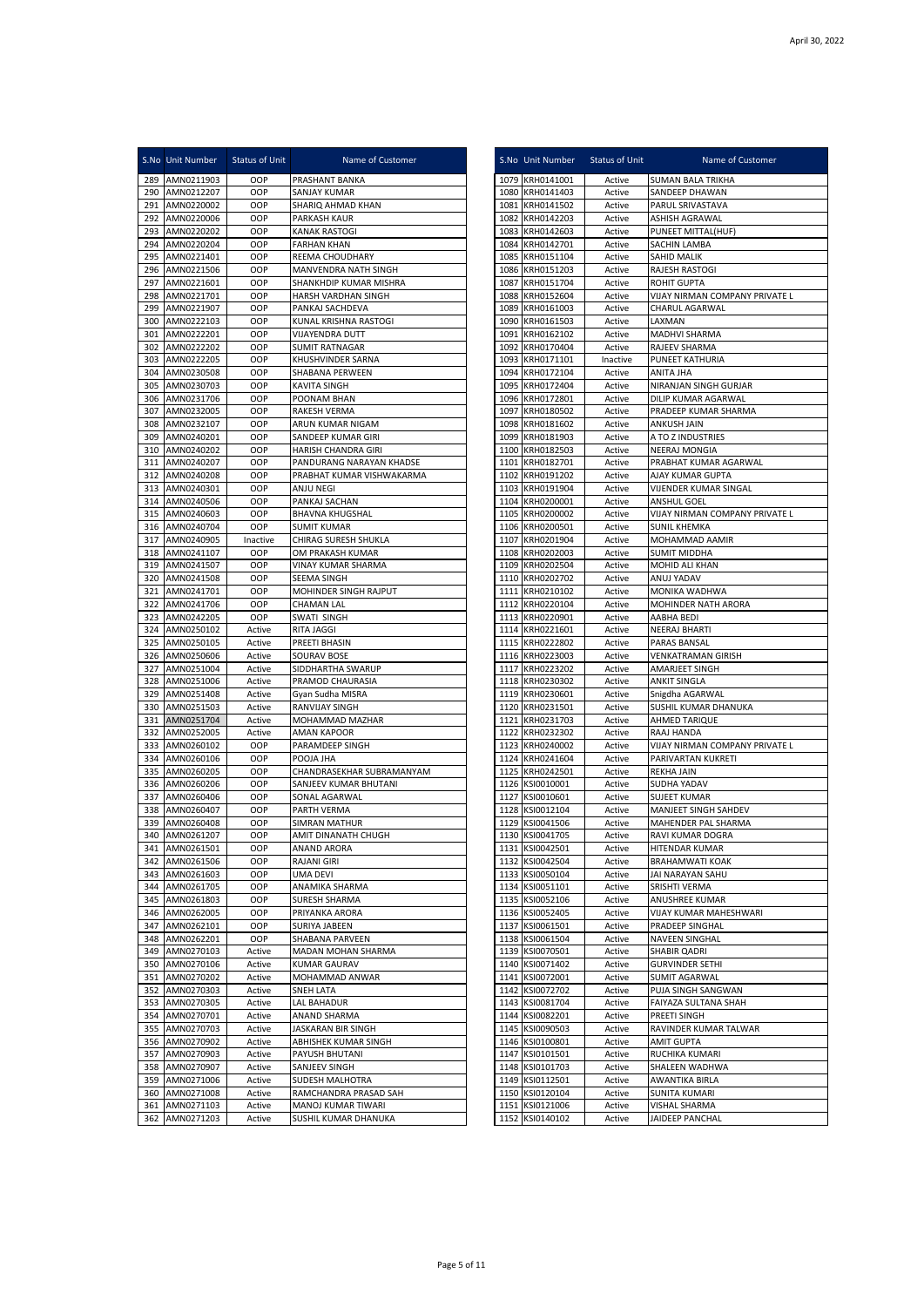|            | S.No Unit Number                 | <b>Status of Unit</b> | Name of Customer                              | S.No Unit Number                   | Status of Unit     | Name of Customer                                |
|------------|----------------------------------|-----------------------|-----------------------------------------------|------------------------------------|--------------------|-------------------------------------------------|
| 363        | AMN0271506                       | Active                | <b>AMIT CHOPRA</b>                            | 1153 KSI0140105                    | Active             | NIDHI JAIN                                      |
| 364        | AMN0271901                       | Active                | YEDULLAH KAZMI                                | 1154 KSI0140108                    | Active             | SANDEEP KUMAR PANCHAL                           |
| 365<br>366 | AMN0272204<br>BC0B010302         | Active<br>Active      | SHEKHER VERMA<br><b>RAJIB GHOSH</b>           | 1155 KSI0140303<br>1156 KSI0140805 | Active<br>Active   | RAJIV AGARWAL<br>SURYA KANT MISHRA              |
| 367        | BC0B010401                       | Active                | <b>ANIL KUMAR</b>                             | 1157 KSI0141005                    | Active             | <b>MANOJ KUMAR</b>                              |
| 368        | BC0B010405                       | Active                | AMIT AJMANI                                   | 1158 KSI0142002                    | Active             | <b>FARDIN HUSAIN</b>                            |
| 369        | BC0B010608                       | Active                | MANINDRA NATH MISHRA                          | 1159 KSI0142403                    | Active             | JAI PRAKASH EDUCATIONAL TRUST                   |
| 370        | BC0B010702                       | Active                | NARENDRA PAL SINGH                            | 1160 KSI0150202                    | Active             | <b>RAKESH KUMAR</b>                             |
| 371        | BC0B010807                       | Active                | SHARDA TODI                                   | 1161 KSI0150902                    | Active             | RAM NARAIN                                      |
| 372        | BC0B011406                       | Active                | SATISH K SINGH                                | 1162 KSI0150906                    | Active             | RIYA CHAUDHARY                                  |
| 374        | 373 BC0B011507                   | Active                | NATASHA SINGH                                 | 1163 KSI0151508                    | Active             | SANDEEP SHARMA                                  |
| 375        | BC0B021002<br>BC0B021007         | Active<br>Active      | ARUN KUMAR SHARMA<br>MAMC EXPORTS PVT LIMITED | 1164 KSI0151604<br>1165 KSI0152002 | Active<br>Active   | VIBHA SINGH<br>NAND KISHORE MALANI              |
| 376        | BC0B021106                       | Active                | PRIYANSHU                                     | 1166 KSI0152106                    | Active             | <b>S S CHAUHAN</b>                              |
| 377        | BC0B021406                       | Active                | <b>MUDIT SAXENA</b>                           | 1167 KSI0152203                    | Inactive           | AMIT KUMAR SHARMA                               |
| 378        | BC0B030903                       | Active                | SAURABH JAIN                                  | 1168 KSI0161103                    | Active             | ARUN KUMAR AGRAWAL                              |
| 379        | BC0B031001                       | Active                | <b>MUNNI LAL</b>                              | 1169 KSI0161503                    | Active             | ZAINUL ABEDIN                                   |
| 380        | BC0B050802                       | Active                | SIDHANT CHOPRA                                | 1170 KSI0161702                    | Active             | SANJEEV GUPTA                                   |
| 381        | BC0B051002                       | Active                | SOOFIA AHMAD QAZI                             | 1171 KUB0011502                    | Active             | JATINDER KAUR                                   |
| 382        | BC0B051101                       | Active                | NAVIN SINGH NEGI                              | 1172 KUB0011602                    | Active             | ANIL KUMAR                                      |
| 383<br>384 | BC0B051102<br>BC0B051106         | Active<br>Active      | SUNIL KAKRAN<br>ARVIND KUMAR                  | 1173 KUB0012401<br>1174 KUB0012704 | Active<br>Active   | SANJEEV KUMAR BHATNAGAR<br>KOMAL AGGARWAL       |
| 385        | BS201A0501                       | Active                | NIKHIL RASTOGI                                | 1175 KUB0020202                    | Active             | <b>ANUBHAV GUPTA</b>                            |
| 386        | BS201A0903                       | Active                | TABASSUM AFSHAR                               | 1176 KUB0021103                    | Active             | ANSHUL BAMMJ                                    |
| 387        | BS201A1102                       | Active                | RAKHEE SHARMA                                 | 1177 KUB0022501                    | Active             | <b>AJAY KAPUR</b>                               |
| 388        | BS201B0303                       | Active                | RAHUL MISHRA                                  | 1178 KUB0031402                    | Active             | MEENAKSHI SHARMA                                |
| 389        | BS201B0502                       | Inactive              | DHARAM SINGH CHAUHAN                          | 1179 KUB0031601                    | Active             | <b>SUMJI AUTOMOBILES</b>                        |
| 390        | BS201B0801                       | Active                | <b>IMRAN KHAN</b>                             | 1180 KUB0031803                    | Active             | MADHVI SAPRA                                    |
| 391        | BS201B1102                       | Active                | SACHIN JINDAL                                 | 1181 KUB0032401                    | Active             | ANUJ NIGAM                                      |
| 392        | BS201B1104                       | Active                | RAKESH KUMAR SIKRI                            | 1182 KUB0032803                    | Active             | SHASHI BHUSHAN SHARMA                           |
| 393        | BS201B1204                       | Active                | DEBASHISH DUTTA                               | 1183 KUB0040003                    | Active             | <b>VINAY CHAND</b>                              |
| 394        | BS201B1403                       | Inactive              | RAMANKANT VERMA                               | 1184 KUB0040801                    | Active             | SHUBHAM GUPTA                                   |
| 395        | BS201C0504                       | Active                | RAHUL.                                        | 1185 KUB0041602                    | Active             | <b>KRATI GUPTA</b>                              |
| 396<br>397 | BS201C0703<br>BS201C0804         | Active<br>Active      | KIRSHAN PAL RANA<br><b>MOHIT SAWHNEY</b>      | 1186 KUB0042703<br>1187 KUB0050102 | Active<br>Active   | SHITAL KUMAR JAIN<br>YATENDRA KUMAR             |
| 398        | BS201C1004                       | Inactive              | ASMITA KESARWANI                              | 1188 KUB0050201                    | Active             | ANITHA BALODHI                                  |
| 399        | BS201C1101                       | Active                | RAJ KUMAR AGGARWAL                            | 1189 KUB0050802                    | Active             | PARUL                                           |
| 400        | BS201D0304                       | Active                | <b>ALKA KAUSHIK</b>                           | 1190 KUB0051201                    | Active             | KARAN SINGH DANDONA                             |
| 401        | BS201D0803                       | Active                | SUSHMA ARORA                                  | 1191 KUB0051502                    | Active             | <b>DIPALI TANEJA</b>                            |
| 402        | BS201D0904                       | Active                | AMARJEET SINGH NARANG                         | 1192 KUB0052901                    | Active             | AMRITA LAL                                      |
| 403        | BS201D1003                       | Active                | RAHUL SHARMA                                  | 1193 KUB0052904                    | Active             | KOMAL AGGARWAL                                  |
| 404        | BS201D1004                       | Active                | <b>KALIM AHMAD</b>                            | 1194 KUB0060001                    | Active             | VIBHA SHARMA                                    |
| 405        | BS201D1102                       | Active                | SOUMYA JAIN                                   | 1195 KUB0060401                    | Active             | RIFAQAT HUSSAIN                                 |
| 406        | BS201D1104                       | Active                | ASHOK KUMAR VERMA                             | 1196 KUB0062004                    | Active             | <b>KAJAL KHATRI</b>                             |
| 407        | BS202A0303                       | Inactive              | HAUSILA PRASAD VERMA                          | 1197 KUB0062102                    | Active             | MEENA KUMARI                                    |
| 408<br>409 | BS202A0304<br>BS202A0601         | Active<br>Active      | DEEPAK KUMAR<br>DIVYA JAIN                    | 1198 KUB0063101<br>1199 KUB0072402 | Active<br>Active   | VARUN NAGPAL<br>DINESH KUMAR GUPTA              |
| 410        | BS202A1002                       | Active                | PUNEET CHAUHAN                                | 1200 KWO00B0048                    | Active             | <b>INDERJEET ARORA</b>                          |
| 411        | BS202A1404                       | Active                | HARBINDER SINGH MEHRA                         | 1201 KWO00B0061                    | Active             | STIC SYNTHETICS PRIVATE LIMITE                  |
| 412        | BS202B0202                       | Active                | SEEMA SAHA                                    | 1202 NA101A0501                    | Active             | <b>ABHAY SHANKAR</b>                            |
| 413        | BS202B0502                       | Active                | PUNEET AGGARWAL                               | 1203 NA101A0702                    | Active             | RAVENDRA KUMAR SAINI                            |
| 414        | BS202B0702                       | Active                | <b>GAGGAN VISHAL TANEJA</b>                   | 1204 NA101A0803                    | Active             | SHIKHA CHOUDHARY                                |
|            | 415 BS202B0703                   | Active                | ASHOK KUMAR VERMA                             | 1205 NA101D1101                    | Active             | TIMEREWARDS SOFTWARE PVT LTD                    |
|            | 416 BS202B1103                   | Active                | <b>MEENU GUPTA</b>                            | 1206 NA102D0202                    | Inactive           | DEEP SHIKHA KAUL                                |
|            | 417 BS202B1203                   | Active                | <b>SURJAN SINGH</b>                           | 1207 NA103D0301                    | Active             | <b>JAIDIP DUTTA</b>                             |
|            | 418 BS202B1402<br>419 BS202C0503 | Active                | <b>MANISHA ARORA</b>                          | 1208 NA103D0503                    | Active             | SAUMYA AGARWAL                                  |
|            | 420 BS202C1503                   | Active<br>Inactive    | SAGAR SAXENA<br>RISHIKANT BHARADWAJ           | 1209 NA103D0801<br>1210 NA104D0201 | Active<br>Inactive | <b>JASPREET KAUR</b><br>MOHAMMAD MADNI SIDDIQUE |
| 421        | BS202C1504                       | Active                | MOHIT MAHENDROO                               | 1211 NA104D0802                    | Active             | EKTA KANODIA                                    |
| 422        | BS202D0401                       | Active                | <b>BALRAJ TANEJA</b>                          | 1212 OCA0010601                    | Inactive           | MKS ASSOCIATES PVT. LTD.                        |
|            | 423 BS202D0603                   | Active                | TANUSHRI SIDHARTH                             | 1213 OCA0010904                    | Active             | RAJENDRA KUMAR SAXENA                           |
| 424        | BS202D1003                       | Inactive              | LALIT SHARMA                                  | 1214 OCA0010908                    | Inactive           | MKS ASSOCIATES PVT. LTD.                        |
| 425        | BS202D1501                       | Active                | AKANSHA JAIN                                  | 1215 OCA0012206                    | Active             | NIKHIL D MEHTA                                  |
| 426        | BS203A0502                       | Active                | FAIZ UR REHMAN KHAN                           | 1216 OCA0012307                    | Active             | ROHIT SHARMA                                    |
| 427        | BS203A1003                       | Active                | RAM JEE RAM                                   | 1217 OCA0020404                    | Active             | PRACHI SINGH                                    |
| 428        | BS203A1101                       | Active                | HISHAM MOHAMMAD                               | 1218 OCA0022007                    | Active             | <b>VIDUR MATHUR</b>                             |
| 429        | BS203A1102                       | Active                | HISHAM MOHAMMAD                               | 1219 OCA0022104                    | Active             | VENKTESHWARA BUILDTECH PVT LTD                  |
| 430        | BS203A1204                       | Active                | HARSHH MAKKAR                                 | 1220 OCA0022407                    | Active             | JYOTIKA SANJAY KUMAR TAYAL                      |
| 431        | BS203A1403                       | Active                | POONAM RAWAT                                  | 1221 OCA0022802                    | Active             | JYOTIKA SANJAY KUMAR TAYAL                      |
| 433        | 432 BS203B0302<br>BS203B0804     | Inactive<br>Active    | SHEETAL CHALOTRA<br><b>SUMIT KUMAR</b>        | 1222 OCA0022902<br>1223 OCA0023305 | Active<br>Active   | JYOTIKA SANJAY KUMAR TAYAL<br>AMAR JEET SINGH   |
| 434        | BS203B1001                       | Inactive              | <b>VINEET KUMAR ROY</b>                       | 1224 OCA0030203                    | Active             | DEEPAK KUMAR SARIHAN                            |
|            | 435 BS203C0203                   | Active                | <b>STANLEY SAM</b>                            | 1225 OCA0030404                    | Active             | SAIBAL DUTT                                     |
|            | 436 BS203C1204                   | Active                | SARIKA SINGH                                  | 1226 OCA0030708                    | Active             | <b>TSERING PHUNCHOK</b>                         |
|            |                                  |                       |                                               |                                    |                    |                                                 |

|      | S.No Unit Number                   | <b>Status of Unit</b> | Name of Customer                                  |
|------|------------------------------------|-----------------------|---------------------------------------------------|
|      | 1153 KSI0140105                    | Active                | NIDHI JAIN                                        |
|      | 1154 KSI0140108                    | Active                | SANDEEP KUMAR PANCHAL                             |
|      | 1155 KSI0140303                    | Active                | RAJIV AGARWAL                                     |
| 1157 | 1156 KSI0140805<br>KSI0141005      | Active<br>Active      | SURYA KANT MISHRA<br>MANOJ KUMAR                  |
|      | 1158 KSI0142002                    | Active                | <b>FARDIN HUSAIN</b>                              |
|      | 1159 KSI0142403                    | Active                | JAI PRAKASH EDUCATIONAL TRUST                     |
|      | 1160 KSI0150202                    | Active                | RAKESH KUMAR                                      |
|      | 1161 KSI0150902                    | Active                | <b>RAM NARAIN</b>                                 |
|      | 1162 KSI0150906                    | Active                | RIYA CHAUDHARY                                    |
|      | 1163 KSI0151508                    | Active                | SANDEEP SHARMA                                    |
|      | 1164 KSI0151604                    | Active                | VIBHA SINGH                                       |
|      | 1165 KSI0152002                    | Active<br>Active      | NAND KISHORE MALANI<br>S S CHAUHAN                |
|      | 1166 KSI0152106<br>1167 KSI0152203 | Inactive              | AMIT KUMAR SHARMA                                 |
|      | 1168 KSI0161103                    | Active                | ARUN KUMAR AGRAWAL                                |
|      | 1169 KSI0161503                    | Active                | ZAINUL ABEDIN                                     |
|      | 1170 KSI0161702                    | Active                | SANJEEV GUPTA                                     |
|      | 1171 KUB0011502                    | Active                | JATINDER KAUR                                     |
|      | 1172 KUB0011602                    | Active                | ANIL KUMAR                                        |
|      | 1173 KUB0012401                    | Active                | SANJEEV KUMAR BHATNAGAR                           |
|      | 1174 KUB0012704<br>1175 KUB0020202 | Active<br>Active      | KOMAL AGGARWAL<br>ANUBHAV GUPTA                   |
|      | 1176 KUB0021103                    | Active                | ANSHUL BAMMJ                                      |
|      | 1177 KUB0022501                    | Active                | AJAY KAPUR                                        |
|      | 1178 KUB0031402                    | Active                | MEENAKSHI SHARMA                                  |
|      | 1179 KUB0031601                    | Active                | SUMJI AUTOMOBILES                                 |
|      | 1180 KUB0031803                    | Active                | MADHVI SAPRA                                      |
|      | 1181 KUB0032401                    | Active                | ANUJ NIGAM                                        |
|      | 1182 KUB0032803                    | Active                | SHASHI BHUSHAN SHARMA                             |
|      | 1183 KUB0040003<br>1184 KUB0040801 | Active<br>Active      | VINAY CHAND<br>SHUBHAM GUPTA                      |
|      | 1185 KUB0041602                    | Active                | KRATI GUPTA                                       |
|      | 1186 KUB0042703                    | Active                | SHITAL KUMAR JAIN                                 |
|      | 1187 KUB0050102                    | Active                | YATENDRA KUMAR                                    |
|      | 1188 KUB0050201                    | Active                | ANITHA BALODHI                                    |
|      | 1189 KUB0050802                    | Active                | PARUL                                             |
|      | 1190 KUB0051201                    | Active                | KARAN SINGH DANDONA                               |
|      | 1191 KUB0051502<br>1192 KUB0052901 | Active                | DIPALI TANEJA<br>AMRITA LAL                       |
|      | 1193 KUB0052904                    | Active<br>Active      | KOMAL AGGARWAL                                    |
|      | 1194 KUB0060001                    | Active                | VIBHA SHARMA                                      |
|      | 1195 KUB0060401                    | Active                | RIFAQAT HUSSAIN                                   |
|      | 1196 KUB0062004                    | Active                | KAJAL KHATRI                                      |
|      | 1197 KUB0062102                    | Active                | MEENA KUMARI                                      |
|      | 1198 KUB0063101                    | Active                | VARUN NAGPAL                                      |
| 1199 | KUB0072402                         | Active                | DINESH KUMAR GUPTA                                |
|      | 1200 KWO00B0048<br>1201 KWO00B0061 | Active<br>Active      | INDERJEET ARORA<br>STIC SYNTHETICS PRIVATE LIMITE |
| 1202 | NA101A0501                         | Active                | ABHAY SHANKAR                                     |
|      | 1203 NA101A0702                    | Active                | RAVENDRA KUMAR SAINI                              |
|      | 1204 NA101A0803                    | Active                | SHIKHA CHOUDHARY                                  |
|      | 1205 NA101D1101                    | Active                | TIMEREWARDS SOFTWARE PVT LTD                      |
|      | 1206 NA102D0202                    | Inactive              | DEEP SHIKHA KAUL                                  |
|      | 1207 NA103D0301                    | Active                | <b>JAIDIP DUTTA</b>                               |
|      | 1208 NA103D0503                    | Active                | SAUMYA AGARWAL                                    |
|      | 1209 NA103D0801<br>1210 NA104D0201 | Active<br>Inactive    | JASPREET KAUR<br>MOHAMMAD MADNI SIDDIQUE          |
|      | 1211 NA104D0802                    | Active                | EKTA KANODIA                                      |
|      | 1212 OCA0010601                    | Inactive              | MKS ASSOCIATES PVT. LTD.                          |
|      | 1213 OCA0010904                    | Active                | RAJENDRA KUMAR SAXENA                             |
|      | 1214 OCA0010908                    | Inactive              | MKS ASSOCIATES PVT. LTD.                          |
|      | 1215 OCA0012206                    | Active                | NIKHIL D MEHTA                                    |
|      | 1216 OCA0012307                    | Active                | ROHIT SHARMA                                      |
|      | 1217 OCA0020404                    | Active                | PRACHI SINGH                                      |
|      | 1218 OCA0022007<br>1219 OCA0022104 | Active<br>Active      | VIDUR MATHUR<br>VENKTESHWARA BUILDTECH PVT LTD    |
|      | 1220 OCA0022407                    | Active                | JYOTIKA SANJAY KUMAR TAYAL                        |
|      | 1221 OCA0022802                    | Active                | JYOTIKA SANJAY KUMAR TAYAL                        |
|      | 1222 OCA0022902                    | Active                | JYOTIKA SANJAY KUMAR TAYAL                        |
|      | 1223 OCA0023305                    | Active                | AMAR JEET SINGH                                   |
| 1224 | OCA0030203                         | Active                | DEEPAK KUMAR SARIHAN                              |
|      | 1225 OCA0030404                    | Active                | SAIBAL DUTT                                       |
|      | 1226 OCA0030708                    | Active                | TSERING PHUNCHOK                                  |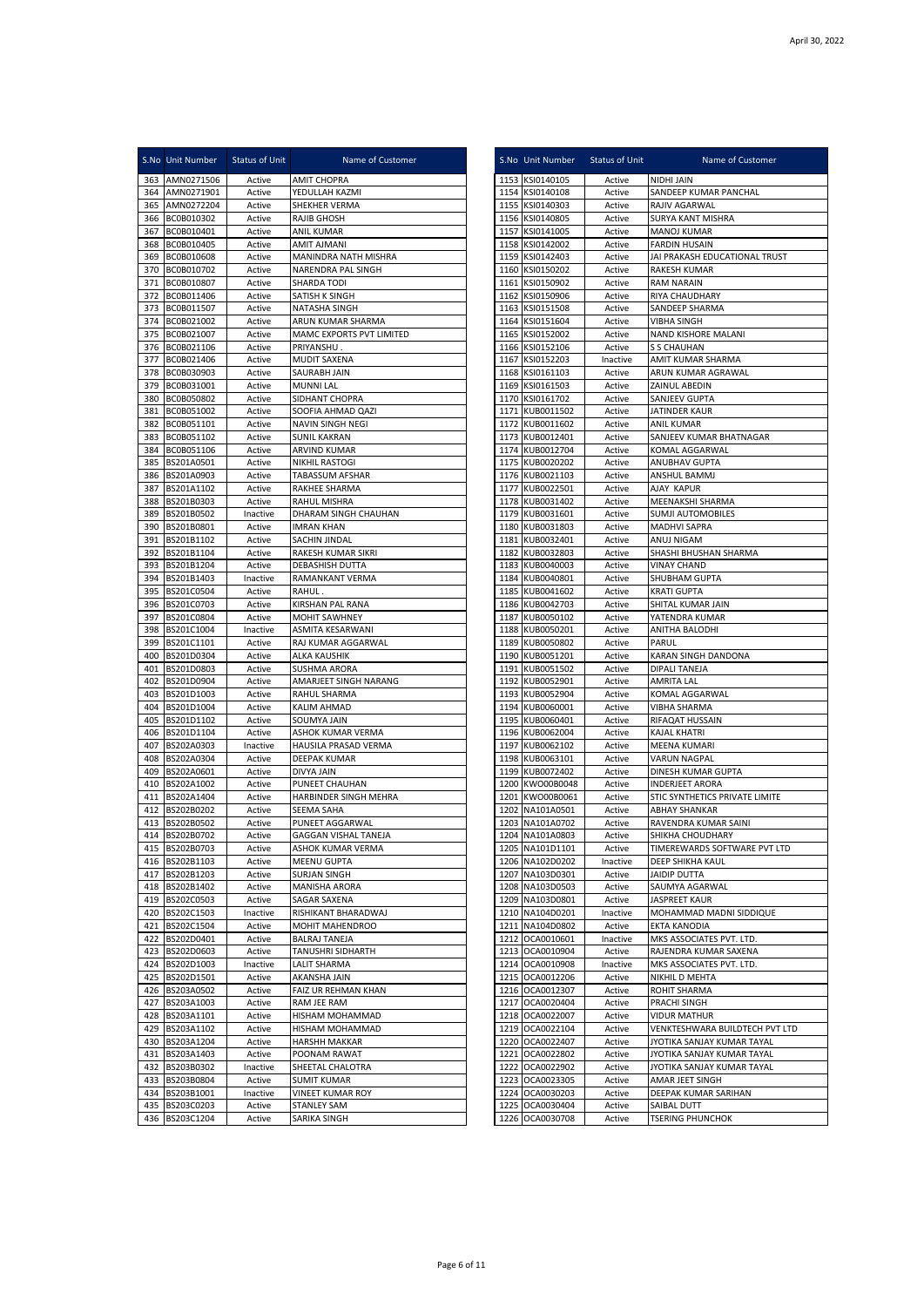|            | S.No Unit Number         | <b>Status of Unit</b> | Name of Customer                                      | S.No Unit Number                   | Status of Unit     | Name of Customer                          |
|------------|--------------------------|-----------------------|-------------------------------------------------------|------------------------------------|--------------------|-------------------------------------------|
| 437        | BS203C1502               | Active                | <b>GUNJAN KHANNA</b>                                  | 1227 OCA0031802                    | Active             | PRIYANKA TIWARI                           |
|            | 438 BS203D0203           | Inactive              | SUNIL KUMAR SRIVASTAVA                                | 1228 OCA0031804                    | Active             | <b>AJAY GUPTA</b>                         |
| 439        | BS203D0303               | Active                | SAHIL PANKAJ                                          | 1229 OCA0032704                    | Active             | RAJESH SHARMA                             |
| 440<br>441 | BS203D0602<br>BS203D0603 | Active<br>Active      | <b>VIKAS CHUGH</b><br>CHHITIZ MOHAN                   | 1230 OCA0033004<br>1231 OCB0011502 | Inactive<br>Active | DEEPAK MEHROTRA<br><b>DEEPAK TRIVEDI</b>  |
| 442        | BS203D0902               | Active                | KAVITA TALWAR                                         | 1232 OCB0021103                    | Active             | <b>SONA SINGH</b>                         |
| 443        | BS204A0304               | Active                | <b>AMIT GUPTA</b>                                     | 1233 OCB0022003                    | Active             | HANJUNG TRADING & HOSPITALITY             |
| 444        | BS204A0404               | Active                | SAURAV SHEKHAR                                        | 1234 OCB0031002                    | Active             | DILIP KUMAR MATHUR                        |
| 445        | BS204A0804               | Inactive              | ZUBAIR UL ISLAM                                       | 1235 OCB0031201                    | Active             | PRAVEEN KUMAR                             |
| 446        | BS204A0904               | Inactive              | SAURABH NARESH                                        | 1236 OCB0031401                    | Active             | RAVI SHANKAR                              |
| 447        | BS204A1102               | Active                | ARCHANA KUSHWAHA                                      | 1237 OCB0041703                    | Active             | ANURAG NEWATIA                            |
| 448        | BS204A1103               | Active                | DEEPU WALIA                                           | 1238 OCB0052702                    | Active             | VISHAL TRADING CO                         |
| 449<br>450 | BS204A1104<br>BS204A1403 | Active<br>Active      | <b>LEENA SINGH</b><br>VIDYA SRIVASTAVA                | 1239 OCB0053303<br>1240 PB00010601 | Active<br>Active   | SUNIL KUMAR JAISWAL<br><b>NUPUR SINGH</b> |
| 451        | BS204B0502               | Active                | <b>KIRAN KUMAR DAS</b>                                | 1241 PB00030201                    | Inactive           | BETTER OPTION PROPMART PVT. LT            |
| 452        | BS204B1203               | Active                | NITIN MEHNDIRATTA                                     | 1242 PB00030202                    | Inactive           | BETTER OPTION PROPMART PVT. LT            |
| 453        | BS204B1402               | Active                | SUVEESHA TANEJA                                       | 1243 PB00030502                    | Active             | SANJAY BHANDARI                           |
| 454        | BS204C0302               | Active                | <b>GOBIND SINGH</b>                                   | 1244 PKP001G020                    | OOP                | RAMLALLI DEVI SINGH                       |
| 455        | BS204C0504               | Active                | <b>VINEET CHADHA</b>                                  | 1245 PKP001G044                    | OOP                | RAJIV. MANCHANDA                          |
| 456        | BS204C0601               | Active                | JAYANTI SEMWAL                                        | 1246 PKP001G045                    | OOP                | REENA KHANNA                              |
| 457        | BS204C0603               | Active                | SAMEER KAUL                                           | 1247 PKP001G104                    | OOP                | ANUBHAV GUPTA                             |
| 458        | BS204C1103               | Active                | <b>RAKESH SINGH</b><br><b>VIRENDRA BATRA</b>          | 1248 PKP001G144<br>1249 PKP001H004 | OOP                | DEVESH GOEL<br>ANUPAMA SATIJA             |
| 459<br>460 | BS204D0601<br>BS204D0703 | Active<br>Active      | PRANAY SINGH                                          | 1250 PKP001H033                    | OOP<br>OOP         | AANCHAL KHETARPAL                         |
| 461        | BS204D1204               | Active                | NILENDU KASHYAP                                       | 1251 PKP001H033                    | OOP                | AANCHAL KHETARPAL                         |
| 462        | BS205A0202               | Inactive              | PAWAN KUMAR KHANDELWAL                                | 1252 PKP001H066                    | OOP                | <b>SUCHETA GUPTA</b>                      |
| 463        | BS205A0402               | Active                | PARVINDER.                                            | 1253 PKP001H108                    | OOP                | MDS INFOSYSTEMS PVT. LTD.                 |
| 464        | BS205A1003               | Active                | <b>KSHITIJ KHATTAR</b>                                | 1254 PKP001H156                    | OOP                | REENA KHANNA                              |
| 465        | BS205A1102               | Active                | SANJEEV K. KHULLAR                                    | 1255 PKP001J008                    | OOP                | <b>BHUPESH ANEJA</b>                      |
| 466        | BS205A1104               | Active                | ROMESH KUMAR SHARMA                                   | 1256 PKP001J043                    | OOP                | NASEEM KHALID                             |
| 467        | BS205A1201               | Active                | <b>MANISH KUKRETI</b>                                 | 1257 PKP001K017                    | OOP                | MEENU WALIA                               |
| 468        | BS205A1202               | Inactive              | KISHORE KUMAR LOHANI                                  | 1258 PKP001K023                    | OOP                | <b>VIPIN JAIN</b>                         |
| 469        | BS205A1204               | Active                | ROMESH KUMAR SHARMA                                   | 1259 PKP001K044                    | OOP                | GAGANDEEP GANDHI & SONS                   |
| 470        | BS205B0602               | Active                | TECHNIX ELECTRONICS PRIVATE LI                        | 1260 PKP001K051                    | OOP                | SIDHARTH GOSWAMI                          |
| 471        | BS205B1101               | Inactive              | ROHINI ANEJA                                          | 1261 PKP001K073                    | OOP                | UPENDRA PAL SINGH                         |
| 472<br>473 | BS205C0201<br>BS205C0302 | Active<br>Active      | <b>MAHESH KUMAR</b><br>TECHNIX ELECTRONICS PRIVATE LI | 1262 PKP001L007<br>1263 PKP001L130 | OOP<br>OOP         | SHYAM SUNDER GUPTA<br>MUKUL MEHTA         |
| 474        | BS205C0501               | Active                | JITENDER CHALANA                                      | 1264 PKP001L143                    | OOP                | <b>SUNEET PURI</b>                        |
| 475        | BS205C0601               | Active                | SURESH KUMAR                                          | 1265 PKP001L151                    | OOP                | SANJAY SINGHAL                            |
| 476        | BS205C1204               | Active                | <b>GAURAV CHHABRA</b>                                 | 1266 PKP001M004                    | OOP                | <b>VIVEK KUMAR JAIN</b>                   |
| 477        | BS205D0203               | Active                | <b>JAY PRAKASH</b>                                    | 1267 PKP001M059                    | OOP                | SUBHASH CHAND KHATTAR                     |
| 478        | BS205D0402               | Active                | <b>GAJENDAR SINGH</b>                                 | 1268 PKP0010040                    | OOP                | MUKESH SINGH KUSHWAH                      |
| 479        | BS205D0501               | Active                | ANIL BEDI                                             | 1269 PKP002N035                    | OOP                | SHAILENDRA SWAROOP BHATNAGAR              |
| 480        | BS205D1004               | Active                | <b>BISHUN LAL KANOJIA</b>                             | 1270 PKP002P038                    | OOP                | RAJEEV JAIN                               |
| 481        | BS206A1403               | Inactive              | SURESH CHAND DALMIA                                   | 1271 PKP002P124                    | OOP                | RABINDRA NATH TIWARI                      |
| 482        | BS206A1404               | Active                | <b>RAJNISH DUGGAL</b>                                 | 1272 PKP002Q028                    | OOP                | ARCHANA SINGH                             |
| 483        | BS206B0203               | Active                | PAWAN KUMAR BANSAL                                    | 1273 PKP002Q038                    | OOP                | ASHISH SHARMA                             |
| 484<br>485 | BS206B0403<br>BS206B0701 | Active<br>Active      | KIRAN BALA HARJAI<br><b>NEETU GOEL</b>                | 1274 PKP002Q062<br>1275 PKP002Q077 | OOP<br>OOP         | PRABHAKAR A SINGH<br><b>GAURAV KAKKAR</b> |
| 486        | BS206B0802               | Active                | <b>RATI TIWARI</b>                                    | 1276 PKP002Q107                    | OOP                | <b>VINOD BHATIA</b>                       |
| 487        | BS206B0901               | Active                | SEEMA BANSAL                                          | 1277 PKP002Q122                    | OOP                | <b>FEROZ KHAN</b>                         |
| 488        | BS206B0902               | Active                | PANKAJ SINGH                                          | 1278 PKP002Q128                    | OOP                | <b>AVNIT KAUR</b>                         |
|            | 489 BS206B1204           | Active                | PAWAN POPTANI                                         | 1279 PKP002Q151                    | OOP                | RAJESH BHASIN.                            |
| 490        | BS206B1504               | Active                | <b>SURESH KUMAR</b>                                   | 1280 PKP002R019                    | OOP                | PRIYA KALRA                               |
|            | 491 BS206C0304           | Inactive              | HIMANSHU                                              | 1281 PKP002R091                    | OOP                | PALLAVI SOOD                              |
| 492        | BS206C0401               | Active                | PRADEEP KUMAR AGGARWAL                                | 1282 PKP002S021                    | OOP                | <b>NITIN JAIN</b>                         |
| 493        | BS206C0502               | Active                | PANKAJ MITTAL                                         | 1283 PKP002S026                    | OOP                | ANSHUL GOEL                               |
| 494        | BS206C0704               | Active                | RANJAN VIR SINGH                                      | 1284 PKP002S081                    | OOP                | SHAHID AHMED<br><b>SUMIT SYAL</b>         |
| 495        | BS206C0901               | Inactive              | RAM SUNDER PAL                                        | 1285 PKP002T046<br>1286 PKP002T048 | OOP<br>OOP         |                                           |
| 496<br>497 | BS206C1403<br>BS206C1501 | Active<br>Active      | PAWAN KUMAR NAROOLA<br>DHARMENDRA DEO MISHRA          | 1287 PKT00H0007                    | Active             | SACHIN GUPTA<br>NEETA TYAGI               |
| 498        | BS206C1502               | Active                | <b>TEJPAL SINGH</b>                                   | 1288 PKT00H0008                    | Active             | RAM KUMAR GUPTA                           |
| 499        | BS206D0904               | Active                | <b>ANKUR DAS</b>                                      | 1289 PKT00H0009                    | Active             | SANJEEV KUMAR                             |
| 500        | BS207A0403               | Inactive              | PRAMOD ARORA                                          | 1290 PKT00H0010                    | Active             | SUNITA AGARWAL                            |
| 501        | BS207A0502               | Active                | RAJ KUMAR DAWRA                                       | 1291 PKT00H0011                    | Active             | <b>ATUL KUMAR</b>                         |
| 502        | BS207A1202               | Active                | <b>VIVEK DHYANI</b>                                   | 1292 PKT00H0017                    | Active             | NEEKHIL AGARWAL                           |
| 503        | BS207A1503               | Active                | GUNJAN UPADHYAY                                       | 1293 PKT00H0025                    | Active             | CHANDRA KUMAR GUPTA                       |
| 504        | BS207B0402               | Active                | HARINDER PAL SINGH JOHAR                              | 1294 PKT00H0027                    | Active             | UMESH CHANDRA                             |
| 505        | BS207B0404               | Inactive              | VINOD SINGH TOMAR                                     | 1295 PKT00H0028                    | Active             | VISHAL AGARWAL                            |
|            | 506 BS207B0902           | Active                | <b>BHUPINDER SINGH</b>                                | 1296 PKT00H0030                    | Active             | DEEPAK GUPTA                              |
| 507<br>508 | BS207B1201<br>BS207C0603 | Inactive<br>Active    | SUSOVAN SINHA<br>ATUL SHARMA                          | 1297 PKT00H0032<br>1298 PKT00H0040 | Active<br>Active   | PUSHPENDRA SINGH<br>KAUSHLENDRA KUMAR     |
| 509        | BS207D0304               | Active                | KRISHNA DEO MISHRA                                    | 1299 PKT00H0042                    | Active             | MUKESH KUMAR AGRAWAL                      |
|            | 510 BS207D0404           | Inactive              | NEERAJ KHETARPAL                                      | 1300 PKT00H0045                    | Active             | BHUPENDER SINGH SOBTI                     |
|            |                          |                       |                                                       |                                    |                    |                                           |

|      | S.No Unit Number                   | <b>Status of Unit</b> | Name of Customer                                 |  |
|------|------------------------------------|-----------------------|--------------------------------------------------|--|
|      | 1227 OCA0031802                    | Active                | PRIYANKA TIWARI                                  |  |
|      | 1228 OCA0031804                    | Active                | AJAY GUPTA                                       |  |
|      | 1229 OCA0032704                    | Active                | RAJESH SHARMA                                    |  |
| 1231 | 1230 OCA0033004<br>OCB0011502      | Inactive<br>Active    | DEEPAK MEHROTRA<br><b>DEEPAK TRIVEDI</b>         |  |
| 1232 | OCB0021103                         | Active                | SONA SINGH                                       |  |
|      | 1233 OCB0022003                    | Active                | HANJUNG TRADING & HOSPITALITY                    |  |
| 1234 | OCB0031002                         | Active                | DILIP KUMAR MATHUR                               |  |
| 1235 | OCB0031201                         | Active                | PRAVEEN KUMAR                                    |  |
|      | 1236 OCB0031401                    | Active                | RAVI SHANKAR.                                    |  |
| 1237 | OCB0041703                         | Active                | ANURAG NEWATIA                                   |  |
| 1239 | 1238 OCB0052702<br>OCB0053303      | Active<br>Active      | VISHAL TRADING CO<br>SUNIL KUMAR JAISWAL         |  |
| 1240 | PB00010601                         | Active                | <b>NUPUR SINGH</b>                               |  |
|      | 1241 PB00030201                    | Inactive              | BETTER OPTION PROPMART PVT. LT                   |  |
| 1242 | PB00030202                         | Inactive              | BETTER OPTION PROPMART PVT. LT                   |  |
|      | 1243 PB00030502                    | Active                | SANJAY BHANDARI                                  |  |
|      | 1244 PKP001G020                    | OOP                   | RAMLALLI DEVI SINGH                              |  |
|      | 1245 PKP001G044<br>1246 PKP001G045 | OOP<br>OOP            | RAJIV. MANCHANDA<br>REENA KHANNA                 |  |
|      | 1247 PKP001G104                    | OOP                   | ANUBHAV GUPTA                                    |  |
|      | 1248 PKP001G144                    | OOP                   | DEVESH GOEL                                      |  |
|      | 1249 PKP001H004                    | OOP                   | ANUPAMA SATIJA                                   |  |
|      | 1250 PKP001H033                    | OOP                   | AANCHAL KHETARPAL                                |  |
|      | 1251 PKP001H033                    | OOP                   | AANCHAL KHETARPAL                                |  |
|      | 1252 PKP001H066<br>1253 PKP001H108 | OOP<br>OOP            | SUCHETA GUPTA<br>MDS INFOSYSTEMS PVT. LTD.       |  |
|      | 1254 PKP001H156                    | OOP                   | REENA KHANNA                                     |  |
|      | 1255 PKP001J008                    | OOP                   | <b>BHUPESH ANEJA</b>                             |  |
|      | 1256 PKP001J043                    | OOP                   | NASEEM KHALID                                    |  |
|      | 1257 PKP001K017                    | OOP                   | MEENU WALIA                                      |  |
|      | 1258 PKP001K023                    | OOP                   | VIPIN JAIN<br><b>GAGANDEEP GANDHI &amp; SONS</b> |  |
|      | 1259 PKP001K044<br>1260 PKP001K051 | OOP<br>OOP            | SIDHARTH GOSWAMI                                 |  |
|      | 1261 PKP001K073                    | OOP                   | <b>UPENDRA PAL SINGH</b>                         |  |
|      | 1262 PKP001L007                    | OOP                   | SHYAM SUNDER GUPTA                               |  |
|      | 1263 PKP001L130                    | OOP                   | MUKUL MEHTA                                      |  |
|      | 1264 PKP001L143                    | OOP                   | SUNEET PURI                                      |  |
|      | 1265 PKP001L151                    | OOP                   | SANJAY SINGHAL                                   |  |
|      | 1266 PKP001M004<br>1267 PKP001M059 | OOP<br>OOP            | VIVEK KUMAR JAIN<br>SUBHASH CHAND KHATTAR        |  |
| 1268 | PKP001O040                         | OOP                   | MUKESH SINGH KUSHWAH                             |  |
|      | 1269 PKP002N035                    | OOP                   | SHAILENDRA SWAROOP BHATNAGAR                     |  |
|      | 1270 PKP002P038                    | OOP                   | RAJEEV JAIN                                      |  |
|      | 1271 PKP002P124                    | OOP                   | RABINDRA NATH TIWARI                             |  |
|      | 1272 PKP002Q028                    | OOP                   | ARCHANA SINGH                                    |  |
|      | 1273 PKP002Q038<br>1274 PKP002Q062 | OOP<br>OOP            | ASHISH SHARMA<br>PRABHAKAR A SINGH               |  |
|      | 1275 PKP002Q077                    | OOP                   | <b>GAURAV KAKKAR</b>                             |  |
|      | 1276 PKP002Q107                    | OOP                   | <b>VINOD BHATIA</b>                              |  |
| 1277 | PKP002Q122                         | OOP                   | <b>FEROZ KHAN</b>                                |  |
|      | 1278 PKP002Q128                    | OOP                   | <b>AVNIT KAUR</b>                                |  |
|      | 1279 PKP002Q151<br>1280 PKP002R019 | OOP<br>OOP            | RAJESH BHASIN.<br>PRIYA KALRA                    |  |
|      | 1281 PKP002R091                    | OOP                   | PALLAVI SOOD                                     |  |
|      | 1282 PKP002S021                    | OOP                   | NITIN JAIN                                       |  |
|      | 1283 PKP002S026                    | OOP                   | ANSHUL GOEL                                      |  |
|      | 1284 PKP002S081                    | OOP                   | SHAHID AHMED                                     |  |
|      | 1285 PKP002T046<br>1286 PKP002T048 | OOP<br>OOP            | <b>SUMIT SYAL</b><br>SACHIN GUPTA                |  |
|      | 1287 PKT00H0007                    | Active                | NEETA TYAGI                                      |  |
|      | 1288 PKT00H0008                    | Active                | RAM KUMAR GUPTA                                  |  |
|      | 1289 PKT00H0009                    | Active                | SANJEEV KUMAR                                    |  |
|      | 1290 PKT00H0010                    | Active                | SUNITA AGARWAL                                   |  |
|      | 1291 PKT00H0011                    | Active                | ATUL KUMAR                                       |  |
|      | 1292 PKT00H0017                    | Active                | NEEKHIL AGARWAL                                  |  |
|      | 1293 PKT00H0025<br>1294 PKT00H0027 | Active<br>Active      | CHANDRA KUMAR GUPTA<br>UMESH CHANDRA             |  |
|      | 1295 PKT00H0028                    | Active                | VISHAL AGARWAL                                   |  |
|      | 1296 PKT00H0030                    | Active                | DEEPAK GUPTA                                     |  |
|      | 1297 PKT00H0032                    | Active                | PUSHPENDRA SINGH                                 |  |
|      | 1298 PKT00H0040                    | Active                | KAUSHLENDRA KUMAR                                |  |
|      | 1299 PKT00H0042                    | Active                | MUKESH KUMAR AGRAWAL                             |  |
|      | 1300 PKT00H0045                    | Active                | BHUPENDER SINGH SOBTI                            |  |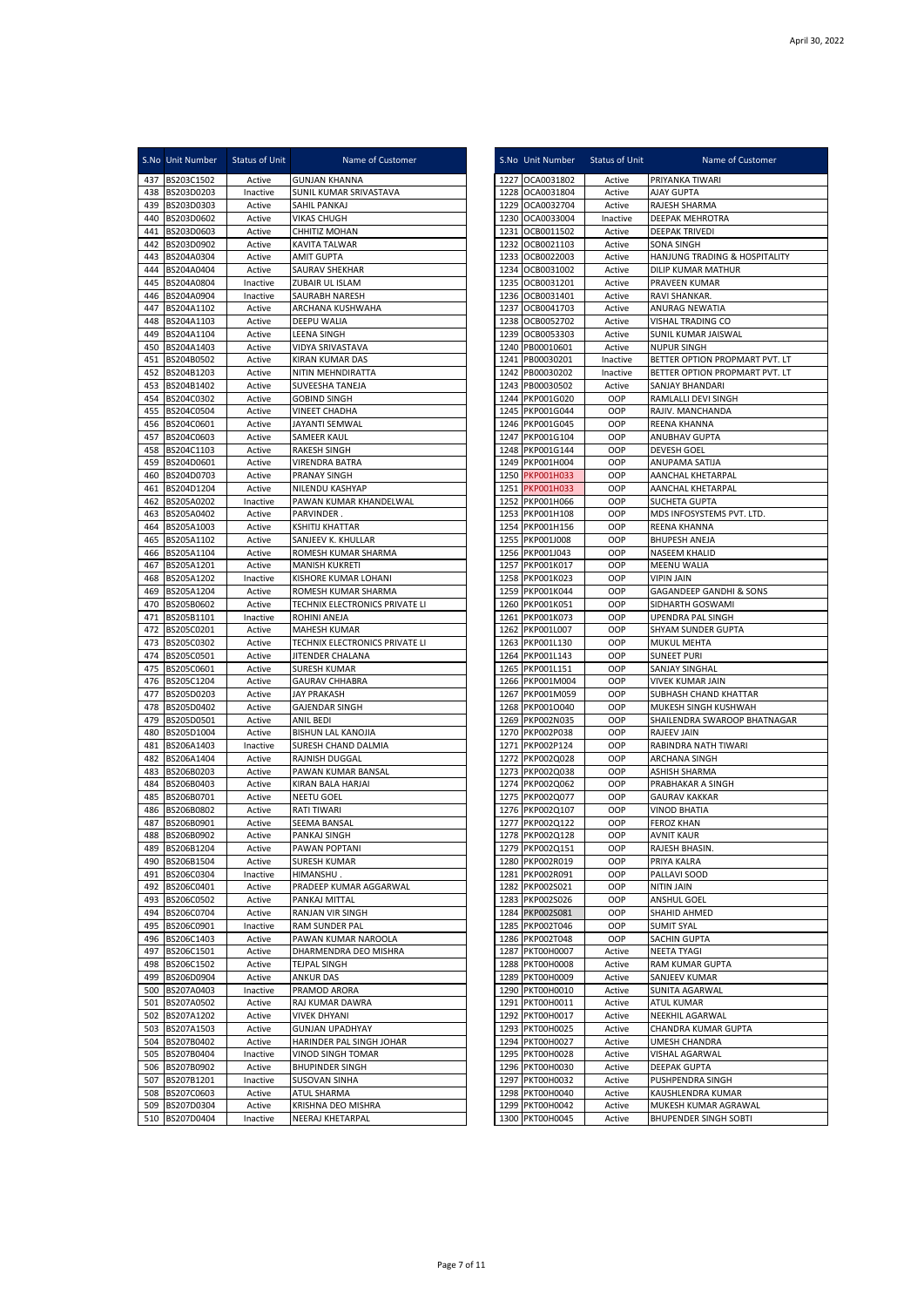|            | S.No Unit Number                 | <b>Status of Unit</b> | Name of Customer                                       | S.No Unit Number                   | <b>Status of Unit</b> | Name of Customer                         |
|------------|----------------------------------|-----------------------|--------------------------------------------------------|------------------------------------|-----------------------|------------------------------------------|
|            | 511 BS207D0902                   | Active                | NAVEEN PRAKASH GUPTA                                   | 1301 PKT00H0046                    | Active                | <b>INDU CHOLA</b>                        |
|            | 512 BS207D1001                   | Active                | LALITHAMBAL.                                           | 1302 PKT00H0048                    | Active                | MOHIT JAIN                               |
|            | 513 BS207D1004                   | Active                | LAL SINGH BORA                                         | 1303 PKT00H0052                    | Active                | SUMIT JAIN                               |
|            | 514 BS207D1402<br>515 DIPENCOD69 | Active<br>OOP         | SITA RAM PRASHAD BHATIA                                | 1304 PKT00H0053                    | Active                | <b>UMESH JAIN</b><br>MANISHA VERMA       |
|            | 516 DIPENCOD70                   | OOP                   | Courage Infotech Pvt. Ltd<br>Courage Infotech Pvt. Ltd | 1305 PKT00H0062<br>1306 PKT00H0064 | Active<br>Active      | RASHMIKA.                                |
| 517        | DIPENCOD71                       | OOP                   | Courage Infotech Pvt. Ltd                              | 1307 PKT00H0069                    | Active                | VIRENDRA NATH                            |
|            | 518 DIPENCOD72                   | OOP                   | Courage Infotech Pvt. Ltd                              | 1308 PKT00H0074                    | Active                | <b>VIBHAV KUMAR</b>                      |
|            | 519 DIPENCOD73                   | OOP                   | Courage Infotech Pvt. Ltd                              | 1309 PKT00H0078                    | Active                | ANUPAM SINHA                             |
|            | 520 DIPENCOD74                   | OOP                   | Courage Infotech Pvt. Ltd                              | 1310 PKT00H0091                    | Active                | <b>MAMTA SINGH</b>                       |
|            | 521 DIPENCOD89                   | OOP                   | SURENDRA SINGH                                         | 1311 PKT00H0099                    | Active                | SAVITA GUPTA                             |
|            | 522 DIPENCOD92                   | OOP                   | MAXRETURNS REALITY LLP                                 | 1312 PKT00H0101                    | Active                | <b>VINITA GUPTA</b>                      |
|            | 523 GDI0030703<br>524 GDI0031203 | Inactive              | MAHE TALAT                                             | 1313 PKT00H0104                    | Active                | CHITRA GUPTA<br><b>SANDEEP GUPTA</b>     |
|            | 525 GDI0040202                   | Active<br>Active      | AYESHA HAMI<br><b>GAUTAM KUMAR</b>                     | 1314 PKT00H0109<br>1315 PKT00H0111 | Active<br>Active      | ARCHANA AGARWAL                          |
|            | 526 GDI0040501                   | Active                | <b>TRIPTI SINHA</b>                                    | 1316 PKT00H0117                    | Active                | KAILASH CHANDRA UPADHYAY                 |
| 527        | GDI0040802                       | Active                | HIMMAT SINGH KATARIA                                   | 1317 PKT00H0123                    | Active                | ASHISH KUMAR AGARWAL                     |
|            | 528 GDI0041201                   | Active                | RAJ KAMAL RASTOGI                                      | 1318 PKT00H0125                    | Active                | <b>SURAJ MUKHI</b>                       |
|            | 529 GDI0042504                   | Active                | SATYENDRA PRAKASH GUPTA                                | 1319 PKT00H0126                    | Active                | PRAMOD KUMAR GUPTA                       |
| 530        | GDI0043102                       | Active                | SUPRIYO MOOKHERJEE                                     | 1320 PKT00H0135                    | Active                | SHASHI YADAV                             |
|            | 531 GDI0060101                   | Active                | <b>RICHA SINGH</b>                                     | 1321 PKT00H0138                    | Active                | KISHAN VIR SINGH                         |
|            | 532 GDI0062703                   | Active                | RANJEET KAUR JAURA                                     | 1322 PKT00H0144                    | Active                | KAVITA JAIN                              |
| 533        | GDI0072101                       | Active                | SALMAN SHAH<br><b>RAHUL GHAI</b>                       | 1323 PKT00H0150                    | Active                | MANJU SINGH                              |
| 534<br>535 | GDI0072104<br>GDI0072904         | Active<br>Inactive    | PRITI MODGIL                                           | 1324 PKT00H0152<br>1325 PKT00H0156 | Active<br>Active      | ANITA GUPTA<br>ASHA RAINA                |
| 536        | GDI0080703                       | Active                | <b>ABHISHEK DUBEY</b>                                  | 1326 PKT00H0160                    | Active                | SUNIL KUMAR SINGH                        |
| 537        | GDI0080803                       | Active                | ASAWARI KAMAT                                          | 1327 PKT00H0161                    | Active                | <b>ANITA SINGH</b>                       |
| 538        | GDI0082001                       | Active                | <b>ANSHUL MATHUR</b>                                   | 1328 PKT00H0165                    | Active                | <b>CHARU GUPTA</b>                       |
| 539        | GDI0083302                       | Active                | ANIL KUMAR SINGH                                       | 1329 PKT00H0182                    | Active                | <b>INDU LATA GUPTA</b>                   |
| 540        | GDI0091803                       | Active                | VIRENDER KUMAR SHARMA                                  | 1330 PKT00H0187                    | Active                | SANTOSH YADAV                            |
| 541        | GDI0091902                       | Inactive              | SIDDHARTH SOHI                                         | 1331 PKT00H0195                    | Active                | HARISH SHARMA                            |
| 542        | GDI0100701                       | Active                | PREM KUMAR CHADHA                                      | 1332 PKT00H0197                    | Active                | RAJENDRA PRASAD SHARMA                   |
| 543        | GDI0103903                       | Active                | ASHOK KUMAR RAINA                                      | 1333 PKT00H0199                    | Active                | Bhanu Bhadauria                          |
| 544        | GDI0112701                       | Active                | <b>ASHUTOSH GUPTA</b>                                  | 1334 PKT00H0201                    | Active                | RAJKUMARI GUPTA                          |
|            | 545 GDI0122901<br>546 GDI0142004 | Active<br>Active      | <b>ABHAY SAPRU</b><br>RAHUL SINGLA                     | 1335 PKT00H0206<br>1336 PKT00H0209 | Active<br>Active      | <b>BRAHAM PRAKASH</b><br>ANITA CHAUHAN   |
| 547        | GDI0150901                       | Active                | DEV PRAKASH GUPTA                                      | 1337 PKT00H0211                    | Active                | KAMLESH KUMARI                           |
| 548        | GDI0160001                       | Active                | PRAMILA SAVRAJ KATARA                                  | 1338 PKT00H0212                    | Active                | RAM AVTAR YADAV                          |
| 549        | GDI0162602                       | Active                | SURAM SATHYANARAYANA PRASAD                            | 1339 PKT00H0213                    | Active                | KOMAL SARNA                              |
|            | 550 GDI0162904                   | Active                | <b>RITU KHULLAR</b>                                    | 1340 PKT00H0216                    | Active                | PARVATI                                  |
| 551        | GDI0170101                       | Active                | SHWETA SINGH                                           | 1341 PKT00H0217                    | Active                | <b>GAURAV GUPTA</b>                      |
| 552        | GDI0171502                       | Active                | AMRESH KUMAR JHA                                       | 1342 PKT00H0218                    | Active                | AJAY KUMAR JINDAL                        |
|            | 553 GDI0172901                   | Active                | <b>ALOK PAREEK</b>                                     | 1343 PKT00H0221                    | Active                | ASHISH KANT SHIVHARE                     |
|            | 554 GDI0183402                   | Active                | <b>NITIN BHUSHAN</b>                                   | 1344 PKT00H0226                    | Active                | ANITA AHUJA                              |
| 555<br>556 | GDI0200104<br>GDI0201902         | Inactive<br>Inactive  | PAWAN KUMAR<br>PALLAVI TALUKDAR                        | 1345 PKT00J0265<br>1346 PKT00J0266 | Active<br>Active      | MOHAN LAL GOYAL<br>SHIV SHANKAR TRIPATHI |
| 557        | GDI0202502                       | Active                | SANGEETA AGARWAL                                       | 1347 PKT00J0268                    | Active                | RAJESH KUMAR                             |
| 558        | GDI0202503                       | Active                | SUNIL KUMAR SHARMA                                     | 1348 PKT00J0277                    | Active                | RAJENDRA KUMAR JAIN                      |
| 559        | GDI0210803                       | Active                | <b>KIRAN ARORA</b>                                     | 1349 PKT00J0286                    | Active                | DIMPAL MADAN                             |
| 560        | GDI0212601                       | Active                | <b>ARPIT TYAGI</b>                                     | 1350 PKT00J0305                    | Active                | PUSHPENDRA YADAV                         |
|            | 561 GDI0213004                   | Active                | VEDPRAKASH JAISWAL                                     | 1351 PKT00J0308                    | Active                | ANUJ KUMAR JAIN.                         |
|            | 562 GDI0221603                   | Active                | <b>MADHU PARSWANI</b>                                  | 1352 PKT00J0313                    | Active                | RAJIV KUMAR SHARMA                       |
| 563        | GDI0221604                       | Active                | SONAL PARSWANI                                         | 1353 PKT00J0322                    | Inactive              | NARESH KUMAR TIBREWAL                    |
| 565        | 564 GDI0221803<br>GDI0221903     | Active                | MOTI LAL AGARWAL<br>ANUPAM SRIVASTAV                   | 1354 PKT00J0323                    | Active                | SUBHASH GAUTAM<br>PREETI VERMA           |
|            | 566 GDI0222104                   | Active<br>Active      | <b>KIRAN CHAUHAN</b>                                   | 1355 PKT00J0346<br>1356 PKT00J0356 | Active<br>Active      | ROOP RAM                                 |
| 567        | GDI0222801                       | Active                | SHUCHITA PRAKASH                                       | 1357 PKT00J0358                    | Active                | PRADEEP KUMAR GUPTA (HUF)                |
| 568        | GDI0240601                       | Active                | RAMESH CHAND SHARMA                                    | 1358 PKT00J0366                    | Active                | AMIT KUMAR JAIN                          |
|            | 569 GDI0240701                   | Active                | <b>SUSHIL RAI</b>                                      | 1359 PKT00J0370                    | Active                | RAJAT GUPTA                              |
|            | 570 GDI0251201                   | Active                | <b>ASHOK KUMAR</b>                                     | 1360 PKT00J0371                    | Active                | DINESH CHANDRA GUPTA                     |
|            | 571 GDI0251402                   | Active                | RAVINDRA BANTHIA                                       | 1361 PKT00J0375                    | Active                | <b>ALOK SHARMA</b>                       |
| 572        | GDI0252301                       | Active                | KARTAR CHAND NANDOLIA                                  | 1362 PKT00J0380                    | Active                | MONA BANSAL                              |
|            | 573 GDI0253103                   | Active                | TARUN THADANI                                          | 1363 PKT00J0392                    | Active                | SANJAY PRATAP                            |
|            | 574 GDI0260102                   | Active                | ASIF QAMAR SIDDIQUI                                    | 1364 PKT00J0401                    | Active                | MOHINI BANSAL                            |
|            | 575 GDI0261003                   | Active                | URMILA KAPUR                                           | 1365 PKT00J0403                    | Active                | REKHA KUMARI                             |
| 577        | 576 GDI0261803<br>GDI0263002     | Active<br>Active      | <b>LIPSY GUPTA</b><br>NEERAJ KUMAR GARG                | 1366 PKT00J0412<br>1367 PKT00J0413 | Active                | VINOD KUMAR<br>PRITI AGRAWAL             |
| 578        | GDI0271202                       | Active                | AMIT SACHDEV                                           | 1368 PKT00J0421                    | Active<br>Active      | DEVENDRA SINGH                           |
|            | 579 GDI0271604                   | Inactive              | <b>RUPINDER SINGH</b>                                  | 1369 PKT00J0425                    | Active                | KUMAR PUSP GUPTA                         |
| 580        | GDI0271804                       | Active                | UMESH SHARMA                                           | 1370 PKT00J0431                    | Active                | SURESH KUMAR GUPTA                       |
| 581        | JGNINSI015                       | Active                | WISHTOWN TOWERS LLP                                    | 1371 PKT00J0434                    | Active                | <b>ALOK SHARMA</b>                       |
| 582        | JSB0020001                       | Active                | JAVED GURESHI                                          | 1372 PKT00J0436                    | Active                | REKHA JAIN                               |
| 583        | JSB0020019                       | Inactive              | ARUN KUMAR KUNDU                                       | 1373 PKT00J0439                    | Active                | KIRTI AGRAWAL                            |
| 584        | JSB0050012                       | Active                | ATUL KUMAR JAIN                                        | 1374 PKT00J0448                    | Active                | AJAY KUMAR GUPTA                         |

|              | S.No Unit Number                   | <b>Status of Unit</b> | Name of Customer                                 |
|--------------|------------------------------------|-----------------------|--------------------------------------------------|
|              | 1301 PKT00H0046                    | Active                | INDU CHOLA                                       |
|              | 1302 PKT00H0048                    | Active                | <b>MOHIT JAIN</b>                                |
|              | 1303 PKT00H0052                    | Active                | SUMIT JAIN                                       |
| 1305         | 1304 PKT00H0053<br>PKT00H0062      | Active<br>Active      | UMESH JAIN<br>MANISHA VERMA                      |
|              | 1306 PKT00H0064                    | Active                | RASHMIKA.                                        |
|              | 1307 PKT00H0069                    | Active                | VIRENDRA NATH                                    |
| 1308         | PKT00H0074                         | Active                | VIBHAV KUMAR                                     |
| 1309         | PKT00H0078                         | Active                | ANUPAM SINHA                                     |
|              | 1310 PKT00H0091<br>1311 PKT00H0099 | Active<br>Active      | MAMTA SINGH<br>SAVITA GUPTA                      |
|              | 1312 PKT00H0101                    | Active                | VINITA GUPTA                                     |
|              | 1313 PKT00H0104                    | Active                | CHITRA GUPTA                                     |
|              | 1314 PKT00H0109                    | Active                | SANDEEP GUPTA                                    |
|              | 1315 PKT00H0111                    | Active                | ARCHANA AGARWAL                                  |
| 1317         | 1316 PKT00H0117<br>PKT00H0123      | Active<br>Active      | KAILASH CHANDRA UPADHYAY<br>ASHISH KUMAR AGARWAL |
|              | 1318 PKT00H0125                    | Active                | <b>SURAJ MUKHI</b>                               |
|              | 1319 PKT00H0126                    | Active                | PRAMOD KUMAR GUPTA                               |
|              | 1320 PKT00H0135                    | Active                | SHASHI YADAV                                     |
|              | 1321 PKT00H0138                    | Active                | KISHAN VIR SINGH                                 |
|              | 1322 PKT00H0144                    | Active                | KAVITA JAIN                                      |
|              | 1323 PKT00H0150<br>1324 PKT00H0152 | Active<br>Active      | MANJU SINGH<br>ANITA GUPTA                       |
|              | 1325 PKT00H0156                    | Active                | <b>ASHA RAINA</b>                                |
| 1326         | PKT00H0160                         | Active                | SUNIL KUMAR SINGH                                |
| 1327         | PKT00H0161                         | Active                | ANITA SINGH                                      |
|              | 1328 PKT00H0165                    | Active                | CHARU GUPTA                                      |
| 1329         | PKT00H0182                         | Active                | <b>INDU LATA GUPTA</b>                           |
|              | 1330 PKT00H0187<br>1331 PKT00H0195 | Active<br>Active      | SANTOSH YADAV<br>HARISH SHARMA                   |
|              | 1332 PKT00H0197                    | Active                | RAJENDRA PRASAD SHARMA                           |
|              | 1333 PKT00H0199                    | Active                | Bhanu Bhadauria                                  |
|              | 1334 PKT00H0201                    | Active                | RAJKUMARI GUPTA                                  |
|              | 1335 PKT00H0206                    | Active                | <b>BRAHAM PRAKASH</b>                            |
|              | 1336 PKT00H0209                    | Active                | ANITA CHAUHAN                                    |
| 1337         | PKT00H0211<br>1338 PKT00H0212      | Active<br>Active      | KAMLESH KUMARI<br>RAM AVTAR YADAV                |
|              | 1339 PKT00H0213                    | Active                | KOMAL SARNA                                      |
|              | 1340 PKT00H0216                    | Active                | PARVATI                                          |
|              | 1341 PKT00H0217                    | Active                | <b>GAURAV GUPTA</b>                              |
| 1342         | PKT00H0218                         | Active                | AJAY KUMAR JINDAL                                |
| 1343         | PKT00H0221<br>1344 PKT00H0226      | Active                | ASHISH KANT SHIVHARE<br>ANITA AHUJA              |
|              | 1345 PKT00J0265                    | Active<br>Active      | MOHAN LAL GOYAL                                  |
|              | 1346 PKT00J0266                    | Active                | SHIV SHANKAR TRIPATHI                            |
| 1347         | PKT00J0268                         | Active                | RAJESH KUMAR                                     |
|              | 1348 PKT00J0277                    | Active                | RAJENDRA KUMAR JAIN                              |
|              | 1349 PKT00J0286                    | Active                | DIMPAL MADAN                                     |
| 1350<br>1351 | PKT00J0305<br>PKT00J0308           | Active                | PUSHPENDRA YADAV<br>ANUJ KUMAR JAIN.             |
|              | 1352 PKT00J0313                    | Active<br>Active      | RAJIV KUMAR SHARMA                               |
|              | 1353 PKT00J0322                    | Inactive              | NARESH KUMAR TIBREWAL                            |
|              | 1354 PKT00J0323                    | Active                | SUBHASH GAUTAM                                   |
|              | 1355 PKT00J0346                    | Active                | PREETI VERMA                                     |
|              | 1356 PKT00J0356                    | Active                | ROOP RAM                                         |
|              | 1357 PKT00J0358<br>1358 PKT00J0366 | Active                | PRADEEP KUMAR GUPTA (HUF)<br>AMIT KUMAR JAIN     |
|              | 1359 PKT00J0370                    | Active<br>Active      | RAJAT GUPTA                                      |
|              | 1360 PKT00J0371                    | Active                | DINESH CHANDRA GUPTA                             |
|              | 1361 PKT00J0375                    | Active                | <b>ALOK SHARMA</b>                               |
|              | 1362 PKT00J0380                    | Active                | <b>MONA BANSAL</b>                               |
|              | 1363 PKT00J0392                    | Active                | <b>SANJAY PRATAP</b>                             |
|              | 1364 PKT00J0401<br>1365 PKT00J0403 | Active<br>Active      | MOHINI BANSAL<br><b>REKHA KUMARI</b>             |
|              | 1366 PKT00J0412                    | Active                | <b>VINOD KUMAR</b>                               |
|              | 1367 PKT00J0413                    | Active                | PRITI AGRAWAL                                    |
|              | 1368 PKT00J0421                    | Active                | DEVENDRA SINGH                                   |
|              | 1369 PKT00J0425                    | Active                | KUMAR PUSP GUPTA                                 |
|              | 1370 PKT00J0431                    | Active                | SURESH KUMAR GUPTA                               |
|              | 1371 PKT00J0434<br>1372 PKT00J0436 | Active<br>Active      | ALOK SHARMA<br>REKHA JAIN                        |
|              | 1373 PKT00J0439                    | Active                | KIRTI AGRAWAL                                    |
| 1374         | PKT00J0448                         | Active                | AJAY KUMAR GUPTA                                 |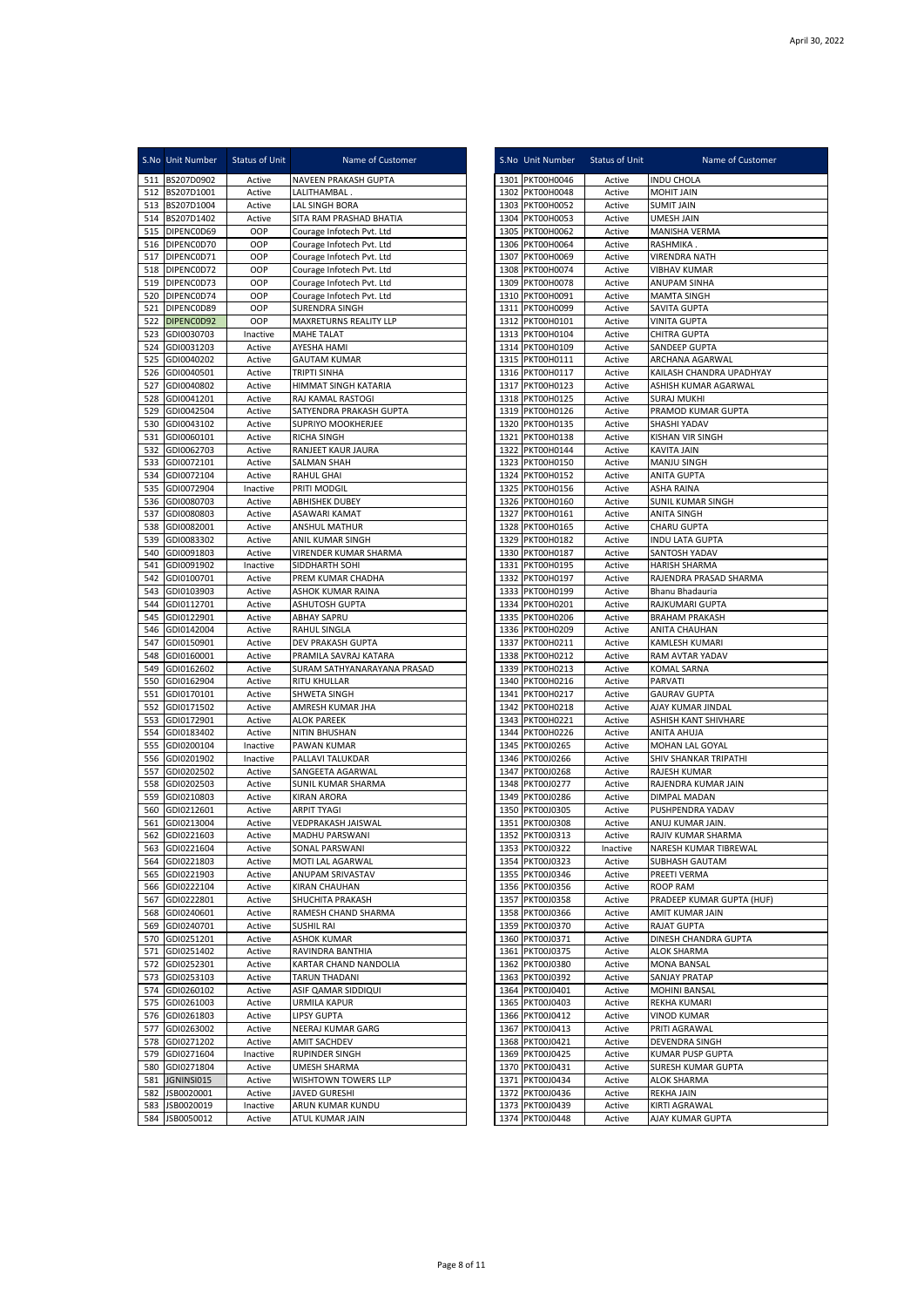|            | S.No Unit Number         | <b>Status of Unit</b> | Name of Customer                               |      | S.No Unit Number                     | Status of Unit     | Name of Customer                                     |
|------------|--------------------------|-----------------------|------------------------------------------------|------|--------------------------------------|--------------------|------------------------------------------------------|
| 585        | JSB0070001               | Active                | <b>SCILLA INFRATECH</b>                        |      | 1375 PKT00J0450                      | Active             | SHWETA JAIN                                          |
| 586        | JSB0070002               | Active                | <b>SCILLA INFRATECH</b>                        |      | 1376 PKT00J0453                      | Active             | SONAL BHADAURIA                                      |
| 587        | JSB0080008               | Active                | KRISHAN GOPAL KALRA                            |      | 1377 PKT00J0454                      | Active             | NARENDRA NATH CHATURVEDI                             |
| 588        | JSB0110004               | Inactive              | HARBIR SINGH PANESAR                           |      | 1378 PKT00J0461                      | Active             | SANJEEV KUMAR VERMA                                  |
| 589        | JSB0120006               | Inactive              | MANOJ KUMAR GUPTA                              |      | 1379 PKT00J0462                      | Active             | VINOD KUMAR SINGH                                    |
| 590        | JSB0140003               | Active                | MOHINDER SINGH RANA                            |      | 1380 PKT00J0463                      | Active             | VIRENDRA KUMAR DIXIT                                 |
| 591        | JSB0150010               | Inactive              | ABHISHEK KUMAR                                 | 1381 | PKT00J0469                           | Active             | DINESH KUMAR DOHAREY                                 |
| 592        | JSB0170007               | Active                | <b>AMIT JAIN</b>                               | 1382 | PKT00J0498                           | Active             | MEHERBAN SINGH                                       |
| 593<br>594 | JSB0200014<br>KBA0011703 | Active<br>Active      | MASTER KSHITIJ GUPTA<br>SAHIB SINGH            |      | 1383 PKT00J0503<br>1384 PSVHH00001   | Inactive<br>Active | ASHOK KUMAR<br><b>BIPIN SATYA</b>                    |
| 595        | KBA0012303               | Active                | PANKAJ SINGH                                   |      | 1385 PSVHH00070                      | Inactive           | RAJVEER SINGH                                        |
| 596        | KBA0012704               | Active                | SHAILESH RAM RAI                               |      | 1386 PSVHH00103                      | Active             | RAJ KUMAR JAIN                                       |
| 597        | KBA0020001               | Active                | PREM PRAKASH YADAV                             |      | 1387 PSVHH00137                      | Active             | VIPIN KUMAR PANDEY                                   |
| 598        | KBA0020601               | Active                | <b>RAJIV KAPOOR</b>                            |      | 1388 PSVHJ00103                      | Active             | DHARMENDER KUMAR SHARMA                              |
| 599        | KBA0040604               | Active                | DARPAN SAXENA                                  |      | 1389 PSVHJ00148                      | Active             | PINTU ROY                                            |
| 600        | KBA0040803               | Active                | <b>SUNIL KUMAR JAIN</b>                        |      | 1390 PSVHJ00189                      | Active             | SANJAY CHAWLA                                        |
| 601        | KBA0041402               | Active                | <b>GULZAR AHMED QURESHI</b>                    | 1391 | <b>PSVHJ00207</b>                    | Active             | RAJ KUMAR JAIN                                       |
| 602        | KBA0041802               | Active                | NARENDRA KUMAR                                 |      | 1392 PSVHJ00208                      | Active             | <b>NEETU JAIN</b>                                    |
| 603<br>604 | KBA0042304<br>KBA0042602 | Active<br>Active      | SURESH VAIDYANATHAN<br><b>SULEKHA RATHI</b>    | 1393 | <b>PSVHJ00210</b><br>1394 PVEJ00101F | Inactive<br>Active | RAKESH KUMAR SRIVASTAVA<br><b>BIKRAM PRIYADARSHI</b> |
| 605        | KBA0043002               | Active                | <b>KAPIL KUMAR</b>                             |      | 1395 PYVA000012                      | OOP                | NITIN SURI                                           |
| 606        | KBA0051201               | Active                | DEEPIKA PADDA                                  |      | 1396 PYVA000016                      | OOP                | SUSHANT LONGANI                                      |
| 607        | KBA0051602               | Active                | <b>VINOD CHAKU</b>                             |      | 1397 PYVA000019                      | OOP                | RAJIV DUTTA                                          |
| 608        | KBA0060902               | Active                | <b>TANVEER</b>                                 |      | 1398 PYVA000069                      | OOP                | NITIN GOEL                                           |
| 609        | KBA0061002               | Active                | NAVEEN KATARIA                                 |      | 1399 PYVA000072                      | OOP                | PROMILA ARORA                                        |
| 610        | KBA0061003               | Active                | <b>NAVEEN KATARIA</b>                          |      | 1400 PYVA000079                      | OOP                | HASHIM NOOR                                          |
| 611        | KBA0071604               | Active                | <b>SUSHILA RAI</b>                             |      | 1401 PYVA000080                      | OOP                | <b>HASHIM NOOR</b>                                   |
| 612        | KBA0071801               | Active                | <b>LATA JAIN</b>                               |      | 1402 PYVA000096                      | OOP                | OM PRAKASH SHARMA                                    |
| 613        | KBA0072004               | Active                | <b>VINEET JAIN</b>                             |      | 1403 PYVA000164                      | OOP                | ANUPAMA SHARMA                                       |
| 614        | KBA0080602               | Active<br>Active      | SHEHLA BABAR                                   |      | 1404 PYVA000186<br>1405 PYVB000009   | OOP<br>OOP         | <b>UDAY SINGH RAWAT</b><br>H.S. SAXENA               |
| 615<br>616 | KBA0081601<br>KBA0091502 | Active                | J J TRADELINKS PVT LTD<br>NITISH KUMAR         |      | 1406 PYVB000010                      | OOP                | RAVINDRA UPPAL                                       |
| 617        | KBA0091902               | Active                | DIKSHYA BHANDARI                               |      | 1407 PYVB000015                      | OOP                | <b>TANUJ SHORI</b>                                   |
| 618        | KBA0092004               | Active                | RENU CHADHA                                    |      | 1408 PYVB000017                      | OOP                | PRADEEP GUPTA                                        |
| 619        | KBA0100304               | Active                | <b>ZEBA KHATOON</b>                            |      | 1409 PYVB000018                      | OOP                | <b>SUNIL GUPTA</b>                                   |
| 620        | KBA0100902               | Active                | <b>KUSUM LATA</b>                              |      | 1410 PYVB000023                      | Inactive           | SAURABH JAIN                                         |
| 621        | KBA0100905               | Active                | SHOBHA RASTOGI                                 |      | 1411 PYVB000044                      | OOP                | <b>VARUN PURI</b>                                    |
| 622        | KBA0101004               | Active                | KALYANI MENON                                  |      | 1412 PYVB000052                      | OOP                | <b>GAGAN JYOT BHANDARI</b>                           |
| 623        | KBA0110203               | Active                | RAJEEV KUMAR CHHABRA                           |      | 1413 PYVB000100                      | OOP                | MEHAK TECKCHANDANI                                   |
| 624<br>625 | KBA0110204<br>KBA0141702 | Active<br>Active      | MALA MURALI SHASTRY<br>VERTIKA FILMS PVT. LTD. |      | 1414 PYVB000112<br>1415 PYVB000122   | OOP<br>OOP         | RAJIV MOHAN CHANDRA<br><b>MAMTA BATRA</b>            |
| 626        | KBA0151203               | Active                | SHEETAL                                        |      | 1416 PYVB000127                      | OOP                | DALJEET SINGH                                        |
| 627        | KBA0161502               | Active                | RAJESH GROVER                                  |      | 1417 PYVB000157                      | OOP                | SWETA KARWA                                          |
| 628        | KBA0170101               | Active                | SAHAB SINGH GURJAR                             |      | 1418 PYVB000166                      | OOP                | DIPTASRI BARMA ARORA                                 |
| 629        | KBA0180102               | Active                | KULDEEP KUMAR BHARDWAJ                         |      | 1419 PYVB000218                      | OOP                | RAJKUMAR PATHAK                                      |
| 630        | KBA0180103               | Active                | PURABI SONOWAL                                 |      | 1420 PYVB000233                      | OOP                | SURENDRA KUMAR GUPTA                                 |
| 631        | KBA0191704               | Active                | ARUN KUMAR RANDEV                              |      | 1421 PYVB000239                      | OOP                | RAJEEV NANDA                                         |
| 632        | KCA0010008               | Active                | <b>ANSAR SHAHAB</b>                            |      | 1422 PYVB000285                      | OOP                | JAGDEV KUMAR GUPTA                                   |
| 633<br>634 | KCA0010303<br>KCA0010304 | Active                | <b>SURENDER SINGH</b><br><b>NEERAJ JAIN</b>    |      | 1423 PYVB000292<br>1424 PYVB000300   | OOP<br>OOP         | <b>ASHOK KAKKAR</b>                                  |
| 635        | KCA0010504               | Active<br>Active      | SUPREET KAUR                                   |      | 1425 PYVB000316                      | OOP                | SUJAT SAXENA<br>SURENDER MOHAN TANEJA                |
|            | 636 KCA0010807           | Active                | <b>KANTI DEVI</b>                              |      | 1426 PYVC000016                      | OOP                | KRISHAN KUMAR GUPTA                                  |
|            | 637 KCA0010904           | Active                | <b>MANINDER SINGH</b>                          |      | 1427 PYVC000017                      | OOP                | ABHA GUPTA                                           |
| 638        | KCA0011005               | Active                | PRAVIN KUMAR SINGH                             |      | 1428 PYVC000020                      | OOP                | AMAN SANGWAN                                         |
|            | 639 KCA0021008           | Active                | VIJAY NIRMAN COMPANY PRIVATE L                 |      | 1429 PYVC000043                      | OOP                | ANUPAMA SHARMA                                       |
|            | 640 KCA0027A04           | Active                | SHWETA SHARMA                                  |      | 1430 PYVC000059                      | OOP                | KAPIL KUMAR BRIJESH KUMAR                            |
| 641        | KCA0030802               | Active                | <b>SUMIT SACHDEVA</b>                          |      | 1431 PYVC000075                      | OOP                | GARGI MUKHOPADHYAY                                   |
| 642        | KCA0030804               | Active                | <b>SURBHI SINGH</b>                            |      | 1432 PYVC000080                      | OOP                | NEERJA SACHDEVA                                      |
| 643<br>644 | KCA0031004<br>KCA0031105 | Active<br>Active      | SHIKHA JAIN<br>RICHA SINHA                     |      | 1433 PYVC000083<br>1434 PYVC000084   | OOP<br>OOP         | <b>SUPARNA GHOSH</b><br>SUPARNA GHOSH                |
| 645        | KCA0031204               | Active                | PRASHANT MOHAN KALRA                           | 1435 | PYVC000089                           | OOP                | YASH PAL GUPTA                                       |
| 646        | KCA0040701               | Active                | <b>RUDRA SINGH</b>                             |      | 1436 PYVC000127                      | OOP                | SHIPRA TIWARI                                        |
| 647        | KCA0041201               | Active                | PRAKASH CHAND BHATIA                           |      | 1437 PYVC000164                      | OOP                | SHIVANI GUPTA                                        |
| 648        | KCA0050303               | Active                | ANUBHAV KUKRETI                                |      | 1438 PYVC000169                      | OOP                | <b>ASHUTOSH PANT</b>                                 |
| 649        | KCA0050407               | Active                | SHIVIR JAIN                                    |      | 1439 PYVC000175                      | OOP                | <b>DEEPTI SOOD</b>                                   |
| 650        | KCA0050506               | Active                | <b>VIDUSHI DUA</b>                             |      | 1440 PYVC000182                      | OOP                | PRAVIN KUMAR AGGARWAL                                |
| 651        | KCA0050609               | Active                | ANKUSH KUMAR GUPTA                             |      | 1441 PYVC000189                      | OOP                | SAROJ SINGH                                          |
| 652        | KCA0051005               | Active                | SANJEEV RANA                                   |      | 1442 PYVC000193                      | OOP                | NEHAL FIRDAUSI                                       |
| 653<br>654 | KCA0051202<br>KCA0051208 | Active<br>Active      | S.P.N. TRIPATHI<br><b>NAZLI KHAN</b>           |      | 1443 PYVC000227<br>1444 PYVC000256   | OOP<br>OOP         | MOHITA PATREE<br>RAJEEV RANJAN PRASAD                |
| 655        | KCA0051209               | Active                | <b>TAHIRA KHAN</b>                             |      | 1445 PYVC000265                      | OOP                | REDEFINE INVESTMENT CONSULTANT                       |
| 656        | KCA0060307               | OOP                   | SURINDER NARULA                                |      | 1446 PYVC000269                      | OOP                | MANU ARORA                                           |
| 657        | KCA0060308               | OOP                   | PRERNA KOUL MISHRA                             | 1447 | SOC000A035                           | Active             | <b>VNP INFRATECH</b>                                 |
| 658        | KCA0060401               | OOP                   | <b>VINAY SHARMA</b>                            | 1448 | SOC000A045                           | Active             | KAPIL GIRDHAR                                        |

|              | S.No Unit Number                       | Status of Unit   | Name of Customer                                 |
|--------------|----------------------------------------|------------------|--------------------------------------------------|
|              | 1375 PKT00J0450                        | Active           | SHWETA JAIN                                      |
|              | 1376 PKT00J0453<br>1377 PKT00J0454     | Active           | SONAL BHADAURIA<br>NARENDRA NATH CHATURVEDI      |
|              | 1378 PKT00J0461                        | Active<br>Active | SANJEEV KUMAR VERMA                              |
|              | 1379 PKT00J0462                        | Active           | VINOD KUMAR SINGH                                |
|              | 1380 PKT00J0463                        | Active           | VIRENDRA KUMAR DIXIT                             |
| 1382         | 1381 PKT00J0469<br>PKT00J0498          | Active<br>Active | DINESH KUMAR DOHAREY<br>MEHERBAN SINGH           |
|              | 1383 PKT00J0503                        | Inactive         | <b>ASHOK KUMAR</b>                               |
|              | 1384 PSVHH00001                        | Active           | <b>BIPIN SATYA</b>                               |
|              | 1385 PSVHH00070                        | Inactive         | RAJVEER SINGH                                    |
| 1386<br>1387 | <b>PSVHH00103</b><br><b>PSVHH00137</b> | Active<br>Active | RAJ KUMAR JAIN<br><b>VIPIN KUMAR PANDEY</b>      |
|              | 1388 PSVHJ00103                        | Active           | DHARMENDER KUMAR SHARMA                          |
|              | 1389 PSVHJ00148                        | Active           | PINTU ROY                                        |
| 1390         | PSVHJ00189                             | Active           | SANJAY CHAWLA                                    |
| 1392         | 1391 PSVHJ00207<br><b>PSVHJ00208</b>   | Active<br>Active | RAJ KUMAR JAIN<br><b>NEETU JAIN</b>              |
|              | 1393 PSVHJ00210                        | Inactive         | RAKESH KUMAR SRIVASTAVA                          |
| 1394         | PVEJ00101F                             | Active           | BIKRAM PRIYADARSHI                               |
| 1395         | PYVA000012                             | OOP              | NITIN SURI                                       |
| 1397         | 1396 PYVA000016                        | OOP<br>OOP       | SUSHANT LONGANI<br>RAJIV DUTTA                   |
|              | PYVA000019<br>1398 PYVA000069          | OOP              | NITIN GOEL                                       |
| 1399         | PYVA000072                             | OOP              | PROMILA ARORA                                    |
|              | 1400 PYVA000079                        | OOP              | <b>HASHIM NOOR</b>                               |
|              | 1401 PYVA000080                        | OOP              | <b>HASHIM NOOR</b>                               |
| 1403         | 1402 PYVA000096<br>PYVA000164          | OOP<br>OOP       | OM PRAKASH SHARMA<br>ANUPAMA SHARMA              |
|              | 1404 PYVA000186                        | OOP              | <b>UDAY SINGH RAWAT</b>                          |
|              | 1405 PYVB000009                        | OOP              | H.S. SAXENA                                      |
|              | 1406 PYVB000010                        | OOP              | RAVINDRA UPPAL                                   |
| 1407         | PYVB000015<br>1408 PYVB000017          | OOP<br>OOP       | TANUJ SHORI<br>PRADEEP GUPTA                     |
|              | 1409 PYVB000018                        | OOP              | <b>SUNIL GUPTA</b>                               |
|              | 1410 PYVB000023                        | Inactive         | SAURABH JAIN                                     |
| 1411         | PYVB000044                             | OOP              | <b>VARUN PURI</b>                                |
| 1412<br>1413 | PYVB000052<br>PYVB000100               | OOP<br>OOP       | <b>GAGAN JYOT BHANDARI</b><br>MEHAK TECKCHANDANI |
|              | 1414 PYVB000112                        | OOP              | RAJIV MOHAN CHANDRA                              |
| 1415         | PYVB000122                             | OOP              | MAMTA BATRA                                      |
| 1416         | PYVB000127                             | OOP              | DALJEET SINGH                                    |
| 1417         | PYVB000157<br>1418 PYVB000166          | OOP<br>OOP       | SWETA KARWA<br>DIPTASRI BARMA ARORA              |
|              | 1419 PYVB000218                        | OOP              | RAJKUMAR PATHAK                                  |
| 1420         | PYVB000233                             | OOP              | SURENDRA KUMAR GUPTA                             |
| 1421         | PYVB000239                             | OOP              | RAJEEV NANDA                                     |
| 1423         | 1422 PYVB000285<br>PYVB000292          | OOP<br>OOP       | JAGDEV KUMAR GUPTA<br>ASHOK KAKKAR               |
| 1424         | PYVB000300                             | OOP              | <b>SUJAT SAXENA</b>                              |
| 1425         | PYVB000316                             | OOP              | SURENDER MOHAN TANEJA                            |
|              | 1426 PYVC000016                        | OOP              | KRISHAN KUMAR GUPTA                              |
|              | 1427 PYVC000017<br>1428 PYVC000020     | OOP<br>OOP       | <b>ABHA GUPTA</b><br>AMAN SANGWAN                |
|              | 1429 PYVC000043                        | OOP              | ANUPAMA SHARMA                                   |
|              | 1430 PYVC000059                        | OOP              | KAPIL KUMAR BRIJESH KUMAR                        |
|              | 1431 PYVC000075                        | OOP              | <b>GARGI MUKHOPADHYAY</b>                        |
| 1432<br>1433 | PYVC000080<br>PYVC000083               | OOP<br>OOP       | NEERJA SACHDEVA<br>SUPARNA GHOSH                 |
| 1434         | PYVC000084                             | OOP              | SUPARNA GHOSH                                    |
| 1435         | PYVC000089                             | OOP              | YASH PAL GUPTA                                   |
| 1436         | PYVC000127                             | OOP              | SHIPRA TIWARI<br>SHIVANI GUPTA                   |
| 1437<br>1438 | PYVC000164<br>PYVC000169               | OOP<br>OOP       | ASHUTOSH PANT                                    |
| 1439         | PYVC000175                             | OOP              | DEEPTI SOOD                                      |
| 1440         | PYVC000182                             | OOP              | PRAVIN KUMAR AGGARWAL                            |
| 1441         | PYVC000189                             | OOP              | SAROJ SINGH                                      |
| 1442         | PYVC000193<br>1443 PYVC000227          | OOP<br>OOP       | <b>NEHAL FIRDAUSI</b><br>MOHITA PATREE           |
| 1444         | PYVC000256                             | OOP              | RAJEEV RANJAN PRASAD                             |
| 1445         | PYVC000265                             | OOP              | REDEFINE INVESTMENT CONSULTANT                   |
|              | 1446 PYVC000269                        | OOP              | MANU ARORA                                       |
| 1447<br>1448 | SOC000A035<br>SOC000A045               | Active<br>Active | <b>VNP INFRATECH</b><br>KAPIL GIRDHAR            |
|              |                                        |                  |                                                  |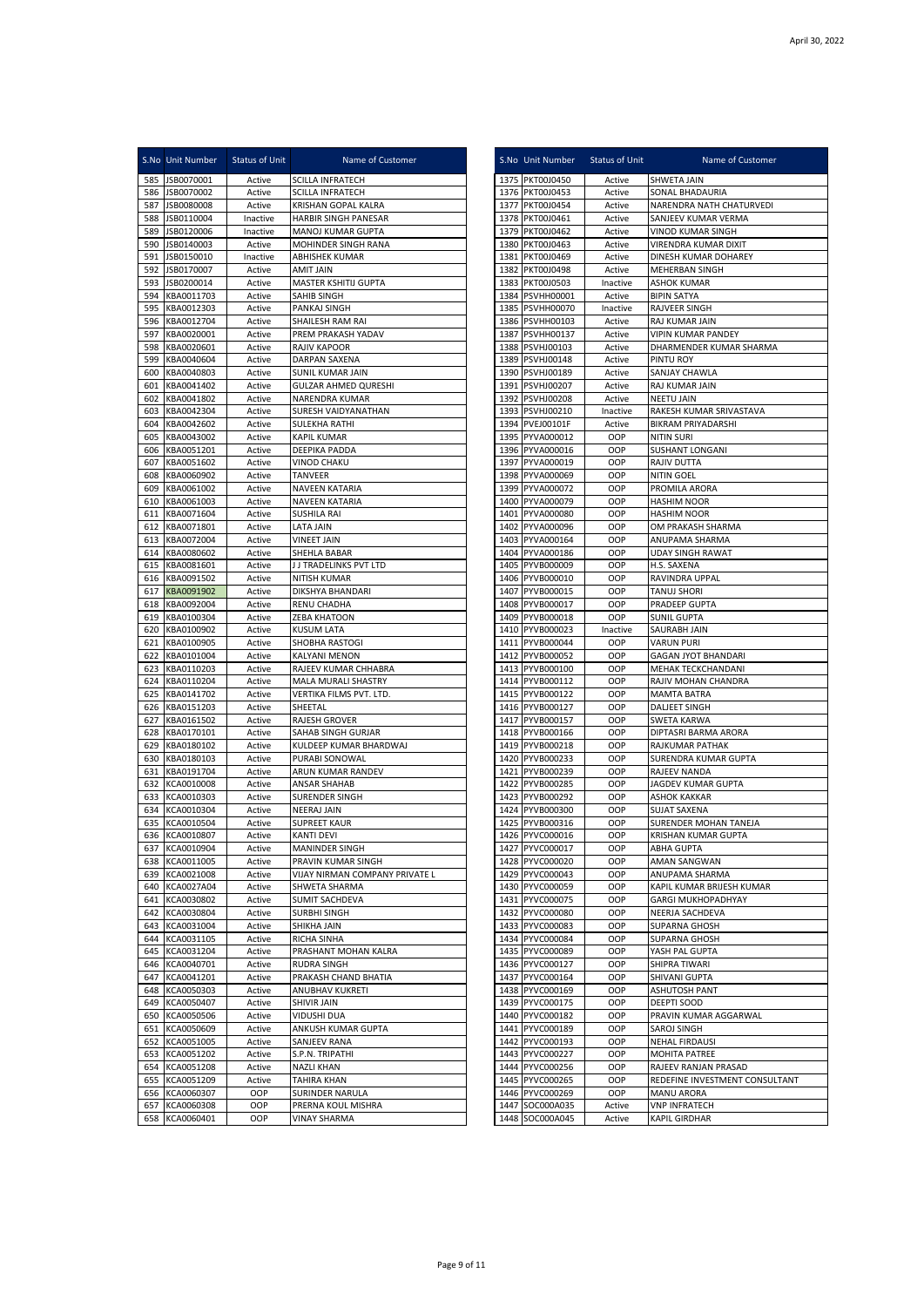|            | S.No Unit Number                 | Status of Unit   | Name of Customer                                |              | S.No Unit Number              | Status of Unit   | Name of Customer                                   |
|------------|----------------------------------|------------------|-------------------------------------------------|--------------|-------------------------------|------------------|----------------------------------------------------|
| 659        | KCA0060703                       | OOP              | SUDHIR KUMAR SHARMA                             |              | 1449 SOC000A046               | Active           | <b>SHARAD GAUR</b>                                 |
|            | 660 KCA0061003                   | OOP              | JASBIR SINGH JASSAI                             |              | 1450 SOC000A051               | Inactive         | WEALTH CLINIC PVT LTD                              |
| 661        | KCA0061105                       | OOP              | <b>SAI AVIONICS</b>                             | 1451         | SOC000A059                    | Active           | MOHIT SARDANA                                      |
| 662        | KCA0067A04                       | OOP              | UTPALA DUBEY                                    | 1452         | SOC000A076                    | Active           | <b>DUSHYANT PRATAP SINGH</b><br>PARVEZ ALAM KHAN   |
| 663<br>664 | KCA0070503<br>KCA0070607         | OOP<br>OOP       | KUMUD KAMTHAN<br>NAMITA SHAHI                   | 1453<br>1454 | SOC000A083<br>SOC000B038      | Active<br>Active | RAKESH JULKA                                       |
| 665        | KCA0070706                       | OOP              | EKTA TALWAR                                     | 1455         | SOC000B044                    | Active           | SHARADCHAND AGARWAL                                |
| 666        | KCA0071008                       | OOP              | HARJEET SINGH SAHNI                             | 1456         | UDNA010002                    | Active           | <b>SURAJ KUMAR</b>                                 |
| 667        | KCA0071504                       | OOP              | <b>VINNY GANJU</b>                              | 1457         | UDNA010202                    | Active           | SUBBARAO LINGAMGUNTA                               |
| 668        | KCA0080005                       | OOP              | SHIKHI UPADHYAY                                 | 1458         | UDNA030001                    | Active           | ISHWARNATH ADYA PRASAD TIWARI                      |
| 669        | KCA0080103                       | OOP              | <b>BHAVENDRA JHA</b>                            | 1459         | UDNA050001                    | Active           | AVINASH.                                           |
| 670<br>671 | KCA0080305<br>KCA0080802         | OOP<br>OOP       | PANKAJ KUMAR AGARWAL<br>HADA DEVELOPERS (P) LTD | 1460<br>1461 | UDNA060201<br>UDNA070401      | Active<br>Active | <b>RANI PANDAY</b><br>YOGESH PRATAP SINGH          |
| 672        | KCA0081507                       | OOP              | RICHA SHARMA                                    | 1462         | UDNA080102                    | Active           | A TO Z INDUSTRIES                                  |
|            | 673 KCA0090104                   | OOP              | AMIT GUPTA                                      | 1463         | UDNA160102                    | Active           | RISHABH AGGARWAL                                   |
| 674        | KCA0091402                       | OOP              | DHRUV REBBAPRAGADA                              | 1464         | UDNA170201                    | Inactive         | <b>SUBHASH SENGUPTA</b>                            |
| 675        | KCA0091403                       | OOP              | DHRUV REBBAPRAGADA                              | 1465         | UDNA180001                    | Active           | <b>KRISHNA SINGH</b>                               |
|            | 676 KCA0100501                   | OOP              | NADIM AKHTAR                                    | 1466         | UDNA180002                    | Active           | MAHARAJ SINGH RARI                                 |
| 677        | KCA0100701                       | OOP              | <b>VIJAY ELHENCE</b>                            | 1467         | UDNA190101                    | Inactive         | <b>ASHU CHUHAN</b>                                 |
| 678        | KCA0101005<br>679 KCA0101006     | OOP<br>OOP       | FARAH AHSAN<br>ROSHAN ASHRAF                    | 1468<br>1469 | UDNA280201<br>UDNA320201      | Active<br>Active | USHA RANI DANG<br>A TO Z INDUSTRIES                |
| 680        | KCA0101407                       | OOP              | <b>MALINI MUNDLE</b>                            | 1470         | WP00002004                    | Active           | <b>MOHSIN</b>                                      |
| 681        | KCA0101602                       | OOP              | GOVARDHAN DAS P.A (JAL)                         | 1471         | WP00002009                    | Active           | <b>GAUTAM KHANDELWAL</b>                           |
| 682        | KCB0010606                       | OOP              | SUBHASH CHANDRA                                 | 1472         | WP00002015                    | Active           | <b>JULIA BANGA</b>                                 |
| 683        | KCB0010904                       | OOP              | <b>RUKMINI SEN</b>                              | 1473         | WP00002020                    | Active           | POOJA SIKRI                                        |
| 684        | KCB0011402                       | OOP              | <b>GAURI DURGA CHAKRABORTY</b>                  |              | 1474 WP00002036               | Active           | AMAN SHAMSHER SETHI                                |
| 685        | KCB0011506                       | OOP              | THOKCHOM ANIL KUMAR SINGH                       | 1475         | WP00002052                    | Active           | ANUP KUMAR VERMA                                   |
| 686<br>687 | KCB0020007<br>KCB0020401         | OOP<br>OOP       | <b>TAPAN SANGAL</b><br>ASAD MAHAMMAD KHAN       | 1476<br>1477 | WP00002053<br>WP00002060      | Active<br>Active | SAURABH AGARWAL<br>MOHAMMAD ARSHAD JAWAID          |
| 688        | KCB0020406                       | OOP              | SANJAY TALWAR                                   | 1478         | WP00002076                    | Active           | <b>ROHIT ARYAN</b>                                 |
| 689        | KCB0020503                       | OOP              | RAJEEV KUMAR YADAV                              | 1479         | WP00002077                    | Active           | <b>BEENA SINGH</b>                                 |
| 690        | KCB0020702                       | OOP              | VINAY KUMAR MISHRA                              | 1480         | WP00002079                    | Active           | HARISH KUMAR GIRI                                  |
| 691        | KCB0020706                       | OOP              | NITIN BANSAL                                    | 1481         | WP00003034                    | Active           | YASHVEER SINGH                                     |
| 692        | KCB0021606                       | OOP              | RADHIKA CHATURVEDI                              | 1482         | WP00003044                    | Active           | <b>BHIM SEN</b>                                    |
| 693        | KCB0021704                       | OOP              | <b>SUDHA THAKUR</b>                             | 1483         | WP00003050                    | Active           | <b>MOHD AKBAR</b>                                  |
| 694<br>695 | KCB0031006<br>KCB0031007         | OOP<br>OOP       | DEVINDER PAL SINGH<br>VISHAL GUPTA              | 1484<br>1485 | WP00003051<br>WP0000G036      | Active<br>Active | MOHAMMAD NADEEM AHSAN RAFIQUEE<br>KAHKASHAN JABEEN |
| 696        | KCB0040106                       | OOP              | HIMANSHU DWIVEDI                                | 1486         | WP0000G039                    | Active           | AJAY CHOPRA                                        |
| 697        | KCB0041705                       | OOP              | NITIN KUMAR ROHILLA                             | 1487         | WP0000G041                    | Active           | SUKUMAR JHA                                        |
| 698        | KCB0041706                       | OOP              | <b>HEMANT KAPOOR</b>                            | 1488         | WP0000G042                    | Active           | AJAY KUMAR VERMA                                   |
| 699        | KCB0050002                       | OOP              | REKHA TRIPATHI                                  | 1489         | WP0000G050                    | Active           | ARUN KUMAR                                         |
| 700        | KCB0050203                       | OOP              | HIMANSHU MADAN                                  | 1490         | WP0000G056                    | Active           | SANTOSH KUMAR GUPTA                                |
| 701<br>702 | KCB0051108<br>KCB0051207         | OOP<br>OOP       | KAMAL KAPUR<br>AKASH WADHWA                     | 1491<br>1492 | WP0000G065<br>WP0000G066      | Active<br>Active | SNEH LATA GUPTA<br><b>SUJATA PUNDIR</b>            |
| 703        | KCB0051508                       | OOP              | <b>SUBHASH KUMAR</b>                            | 1493         | WP0000G068                    | Active           | <b>SUJATA PUNDIR</b>                               |
| 704        | KCB0051708                       | OOP              | UDAY PAL SINGH                                  | 1494         | WP000LG022                    | Active           | SHOBHA SHARMA                                      |
| 705        | KCB0060107                       | OOP              | PRAMOD KUMAR TENTIWAL                           | 1495         | WP000LG079                    | Active           | ANU BAGGA                                          |
| 706        | KCB0060305                       | OOP              | <b>HEMANT KUMAR</b>                             | 1496         | WP000LG089                    | Active           | PROBAL KUMAR GHOSAL                                |
| 707        | KCB0060405                       | OOP              | AJIT SINGH PARMAR                               | 1497         | WP000UG036                    | Active           | DILIP KUMAR CHAURASIYA                             |
| 708        | KCB0060902                       | Inactive         | DHIRENDER JHA                                   | 1498         | WP000UG043                    | Active           | DEEPAK KUMAR SARIHAN                               |
| 709        | KCB0061404<br>710 KCC0010304     | OOP<br>OOP       | SEEMA KAPOOR<br>SABIR ALI ANSARI                | 1499         | WP000UG050<br>1500 WP000UG067 | Active<br>Active | SACHIN KATYAL<br>SHANTANU JHA                      |
|            | 711 KCC0011604                   | OOP              | LALIT RUSTAGI                                   |              | 1501 BS202A0901               | Active           | RAKESH GOYAL                                       |
|            | 712 KCD0031102                   | Active           | RUCHITA CHATURVEDI                              |              | 1502 BS207A1403               | Active           | NITASH SHARMA                                      |
|            | 713 KCD0031403                   | Active           | MANOJ KUMAR SINGH                               |              | 1503 BS206C1504               | Active           | <b>PARAG KHATRI</b>                                |
|            | 714 KCD0031505                   | Active           | MAHENDRA NATH OJHA                              |              | 1504 UDNA100302               | Active           | <b>ABHIJIT SINGH</b>                               |
|            | 715 KCD0032004                   | Active           | RANGITA BHATNAGAR                               |              | 1505 AM0A106B03               | Active           | <b>ANITA SINGH</b>                                 |
|            | 716 KCD0040006<br>717 KCD0041103 | Active           | PARMOD KUMAR PURI                               | 1506         | AM0B304A01                    | Active           | <b>DIPTI ARORA</b>                                 |
|            | 718 KCD0042007                   | Active<br>Active | ROBIN GANGULY<br>REENA KAPOOR NIJHER            | 1507         | BC0B010504<br>1508 KM00101101 | Active<br>OOP    | <b>BABITA KUMARI</b><br>SHIVENDRA PRATAP SINGH     |
|            | 719 KCD0051603                   | Active           | HEMANT KUMAR MISHRA                             |              |                               |                  |                                                    |
|            | 720 KCD0051904                   | Active           | MRITYUNJAY KUMAR                                |              |                               |                  |                                                    |
| 721        | KCD0061902                       | Active           | <b>BADAL HOME DEVELOPERS</b>                    |              |                               |                  |                                                    |
| 722        | KD00011501                       | OOP              | NEERAJ SAINI                                    |              |                               |                  |                                                    |
|            | 723 KD00020402                   | Active           | VINOD KUMAR JHA                                 |              |                               |                  |                                                    |
| 724        | KD00030406                       | Active           | <b>BHIM SEN</b>                                 |              |                               |                  |                                                    |
| 725        | KD00031204<br>726 KD00031507     | Active<br>Active | SWATI GROVER<br>RAJIV GOEL                      |              |                               |                  |                                                    |
| 727        | KI00010001                       | OOP              | NANDINI BAGCHI                                  |              |                               |                  |                                                    |
| 728        | KI00010103                       | OOP              | ROHIT SAXENA                                    |              |                               |                  |                                                    |
| 729        | KM00010204                       | OOP              | SUMIT MALIK                                     |              |                               |                  |                                                    |
| 730        | KM00011103                       | OOP              | KABIR PURI                                      |              |                               |                  |                                                    |
| 731        | KM00020203                       | OOP              | AMBREEN KHAN                                    |              |                               |                  |                                                    |
| 732        | KM00021403                       | OOP              | RAMVATI                                         |              |                               |                  |                                                    |

|      | S.No Unit Number | <b>Status of Unit</b> | Name of Customer               |
|------|------------------|-----------------------|--------------------------------|
|      | 1449 SOC000A046  | Active                | SHARAD GAUR                    |
| 1450 | SOC000A051       | Inactive              | WEALTH CLINIC PVT LTD          |
|      | 1451 SOC000A059  | Active                | MOHIT SARDANA                  |
|      | 1452 SOC000A076  | Active                | DUSHYANT PRATAP SINGH          |
|      | 1453 SOC000A083  | Active                | PARVEZ ALAM KHAN               |
| 1454 | SOC000B038       | Active                | RAKESH JULKA                   |
|      | 1455 SOC000B044  | Active                | SHARADCHAND AGARWAL            |
|      | 1456 UDNA010002  | Active                | <b>SURAJ KUMAR</b>             |
|      | 1457 UDNA010202  | Active                | SUBBARAO LINGAMGUNTA           |
|      | 1458 UDNA030001  | Active                | ISHWARNATH ADYA PRASAD TIWARI  |
|      | 1459 UDNA050001  | Active                | AVINASH.                       |
| 1460 | UDNA060201       | Active                | RANI PANDAY                    |
|      | 1461 UDNA070401  | Active                | YOGESH PRATAP SINGH            |
|      | 1462 UDNA080102  | Active                | A TO Z INDUSTRIES              |
| 1463 | UDNA160102       | Active                | RISHABH AGGARWAL               |
|      | 1464 UDNA170201  | Inactive              | SUBHASH SENGUPTA               |
|      | 1465 UDNA180001  | Active                | <b>KRISHNA SINGH</b>           |
|      | 1466 UDNA180002  | Active                | MAHARAJ SINGH RARI             |
|      | 1467 UDNA190101  | Inactive              | ASHU CHUHAN                    |
| 1468 | UDNA280201       | Active                | USHA RANI DANG                 |
|      | 1469 UDNA320201  | Active                | A TO Z INDUSTRIES              |
| 1470 | WP00002004       | Active                | MOHSIN.                        |
|      | 1471 WP00002009  | Active                | <b>GAUTAM KHANDELWAL</b>       |
| 1472 | WP00002015       | Active                | <b>JULIA BANGA</b>             |
| 1473 | WP00002020       | Active                | POOJA SIKRI                    |
|      | 1474 WP00002036  | Active                | AMAN SHAMSHER SETHI            |
| 1475 | WP00002052       | Active                | ANUP KUMAR VERMA               |
|      | 1476 WP00002053  | Active                | SAURABH AGARWAL                |
| 1477 | WP00002060       | Active                | MOHAMMAD ARSHAD JAWAID         |
| 1478 | WP00002076       | Active                | ROHIT ARYAN                    |
| 1479 | WP00002077       | Active                | <b>BEENA SINGH</b>             |
|      | 1480 WP00002079  | Active                | HARISH KUMAR GIRI              |
|      | 1481 WP00003034  | Active                | YASHVEER SINGH                 |
| 1482 | WP00003044       | Active                | <b>BHIM SEN</b>                |
| 1483 | WP00003050       | Active                | MOHD AKBAR                     |
|      | 1484 WP00003051  | Active                | MOHAMMAD NADEEM AHSAN RAFIQUEE |
|      | 1485 WP0000G036  | Active                | KAHKASHAN JABEEN               |
|      | 1486 WP0000G039  | Active                | <b>AJAY CHOPRA</b>             |
| 1487 | WP0000G041       | Active                | SUKUMAR JHA                    |
| 1488 | WP0000G042       | Active                | AJAY KUMAR VERMA               |
| 1489 | WP0000G050       | Active                | <b>ARUN KUMAR</b>              |
| 1490 | WP0000G056       | Active                | SANTOSH KUMAR GUPTA            |
|      | 1491 WP0000G065  | Active                | SNEH LATA GUPTA                |
| 1492 | WP0000G066       | Active                | <b>SUJATA PUNDIR</b>           |
| 1493 | WP0000G068       | Active                | SUJATA PUNDIR                  |
| 1494 | WP000LG022       | Active                | SHOBHA SHARMA                  |
|      | 1495 WP000LG079  | Active                | ANU BAGGA                      |
|      | 1496 WP000LG089  | Active                | PROBAL KUMAR GHOSAL            |
| 1497 | WP000UG036       | Active                | DILIP KUMAR CHAURASIYA         |
| 1498 | WP000UG043       | Active                | DEEPAK KUMAR SARIHAN           |
| 1499 | WP000UG050       | Active                | SACHIN KATYAL                  |
| 1500 | WP000UG067       | Active                | SHANTANU JHA                   |
|      | 1501 BS202A0901  | Active                | RAKESH GOYAL                   |
| 1502 | BS207A1403       | Active                | NITASH SHARMA                  |
| 1503 | BS206C1504       | Active                | PARAG KHATRI                   |
|      | 1504 UDNA100302  | Active                | <b>ABHIJIT SINGH</b>           |
|      | 1505 AM0A106B03  | Active                | ANITA SINGH                    |
|      | 1506 AM0B304A01  | Active                | <b>DIPTI ARORA</b>             |
|      | 1507 BC0B010504  | Active                | <b>BABITA KUMARI</b>           |
|      | 1508 KM00101101  | OOP                   | SHIVENDRA PRATAP SINGH         |